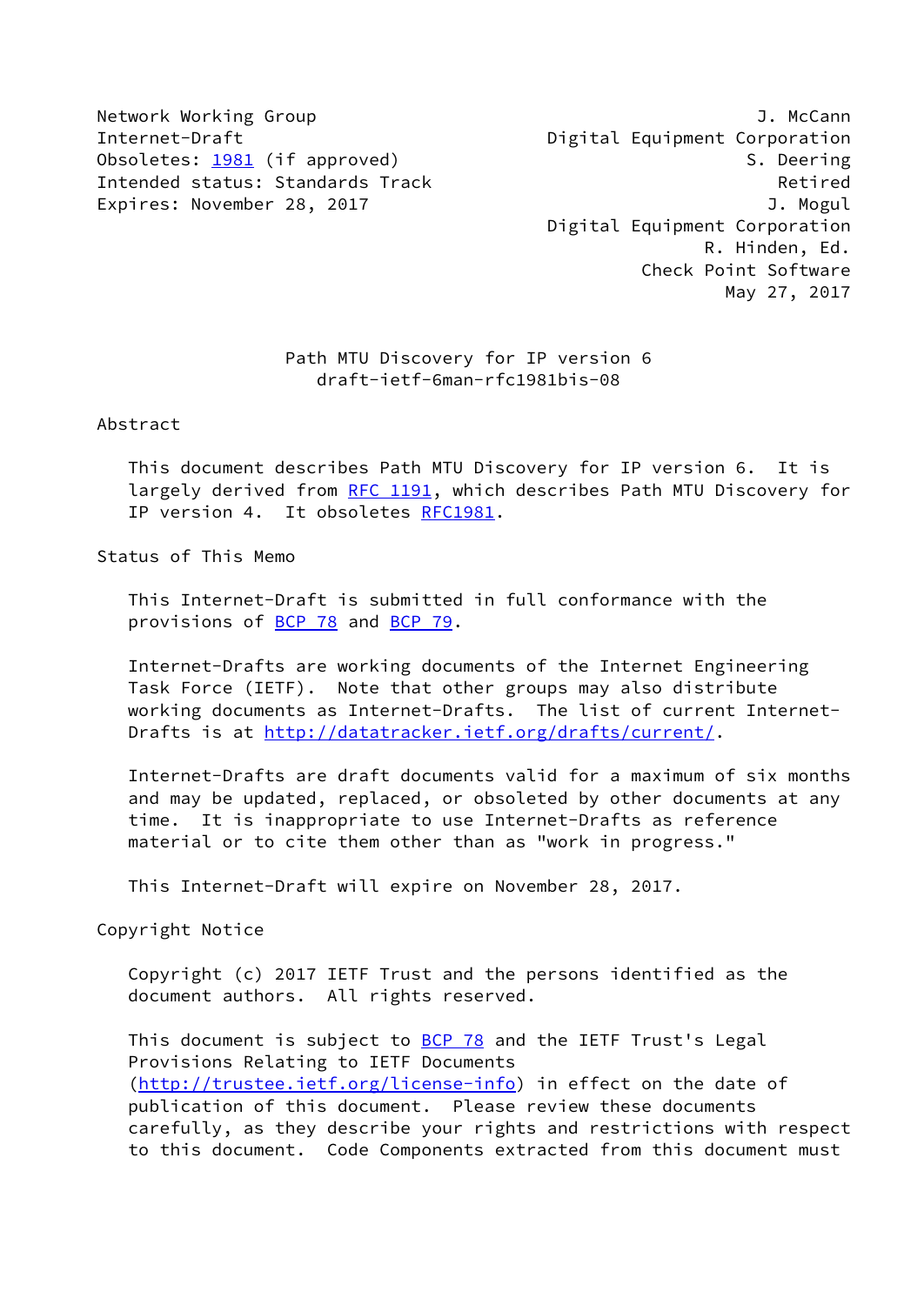McCann, et al. **Expires November 28, 2017** [Page 1]

<span id="page-1-1"></span>

| Internet-Draft | IPv6 Path MTU Discovery | May 2017 |
|----------------|-------------------------|----------|
|----------------|-------------------------|----------|

 include Simplified BSD License text as described in Section 4.e of the Trust Legal Provisions and are provided without warranty as described in the Simplified BSD License.

 This document may contain material from IETF Documents or IETF Contributions published or made publicly available before November 10, 2008. The person(s) controlling the copyright in some of this material may not have granted the IETF Trust the right to allow modifications of such material outside the IETF Standards Process. Without obtaining an adequate license from the person(s) controlling the copyright in such materials, this document may not be modified outside the IETF Standards Process, and derivative works of it may not be created outside the IETF Standards Process, except to format it for publication as an RFC or to translate it into languages other than English.

# Table of Contents

|                                              | $\overline{2}$ |
|----------------------------------------------|----------------|
| 2.                                           | $\overline{3}$ |
| 3.                                           | $\overline{5}$ |
| $\overline{4}$ .                             | 6              |
| 5.                                           | $\overline{1}$ |
| 5.1.                                         | $\overline{1}$ |
| Storing PMTU information<br>5.2.             | $\frac{8}{2}$  |
| Purging stale PMTU information<br>5.3.       | <u> 10</u>     |
| Packetization layer actions<br>5.4.          | 11             |
| $5.5$ . Issues for other transport protocols | 12             |
| Management interface<br>5.6.                 | 12             |
| $\underline{6}$ .                            | 13             |
| $\overline{1}$ .                             | <u>13</u>      |
| 8.                                           | 14             |
| 9.                                           | 14             |
| Normative References<br>9.1.                 | 14             |
| $9.2.$ Informative References                | 14             |
| Appendix A. Comparison to $RFC$ 1191         | 15             |
| Appendix B. Changes Since RFC 1981           | 16             |
| B.1. Change History Since RFC1981            | 17             |
|                                              | 21             |
|                                              |                |

<span id="page-1-0"></span>[1](#page-1-0). Introduction

When one IPv6 node has a large amount of data to send to another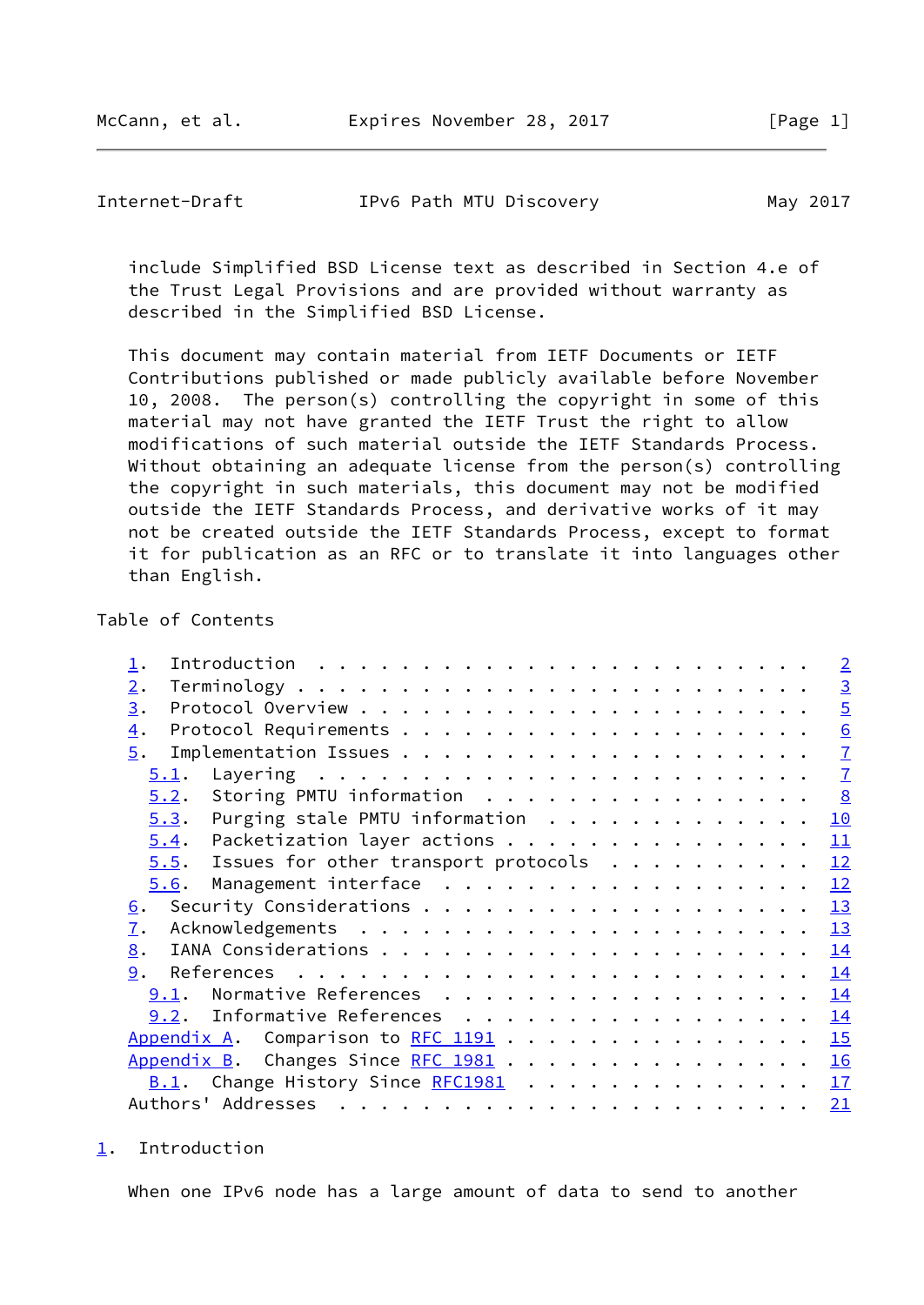node, the data is transmitted in a series of IPv6 packets. These packets can have a size less than or equal to the Path MTU (PMTU). Alternatively, they can be larger packets that are fragmented into a series of fragments each with a size less than or equal to the PMTU.

| McCann, et al. | Expires November 28, 2017 | [Page 2] |
|----------------|---------------------------|----------|
|                |                           |          |

<span id="page-2-0"></span>

| May 2017 |
|----------|
|          |

 It is usually preferable that these packets be of the largest size that can successfully traverse the path from the source node to the destination node without the need for IPv6 fragmentation. This packet size is referred to as the Path MTU, and it is equal to the minimum link MTU of all the links in a path. This document defines a standard mechanism for a node to discover the PMTU of an arbitrary path.

 IPv6 nodes should implement Path MTU Discovery in order to discover and take advantage of paths with PMTU greater than the IPv6 minimum link MTU [\[I-D.ietf-6man-rfc2460bis](#page-15-3)]. A minimal IPv6 implementation (e.g., in a boot ROM) may choose to omit implementation of Path MTU Discovery.

 Nodes not implementing Path MTU Discovery must use the IPv6 minimum link MTU defined in [\[I-D.ietf-6man-rfc2460bis](#page-15-3)] as the maximum packet size. In most cases, this will result in the use of smaller packets than necessary, because most paths have a PMTU greater than the IPv6 minimum link MTU. A node sending packets much smaller than the Path MTU allows is wasting network resources and probably getting suboptimal throughput.

 Nodes implementing Path MTU Discovery and sending packets larger than the IPv6 minimum link MTU are susceptible to problematic connectivity if ICMPv6 [[ICMPv6](#page-15-4)] messages are blocked or not transmitted. For example, this will result in connections that complete the TCP three way handshake correctly but then hang when data is transferred. This state is referred to as a black hole connection [\[RFC2923](https://datatracker.ietf.org/doc/pdf/rfc2923)]. Path MTU Discovery relies on ICMPv6 Packet Too Big (PTB) to determine the MTU of the path.

 An extension to Path MTU Discovery defined in this document can be found in [\[RFC4821](https://datatracker.ietf.org/doc/pdf/rfc4821)]. [RFC4821](https://datatracker.ietf.org/doc/pdf/rfc4821) defines a method for Packetization Layer Path MTU Discovery (PLPMTUD) designed for use over paths where delivery of ICMPv6 messages to a host is not assured.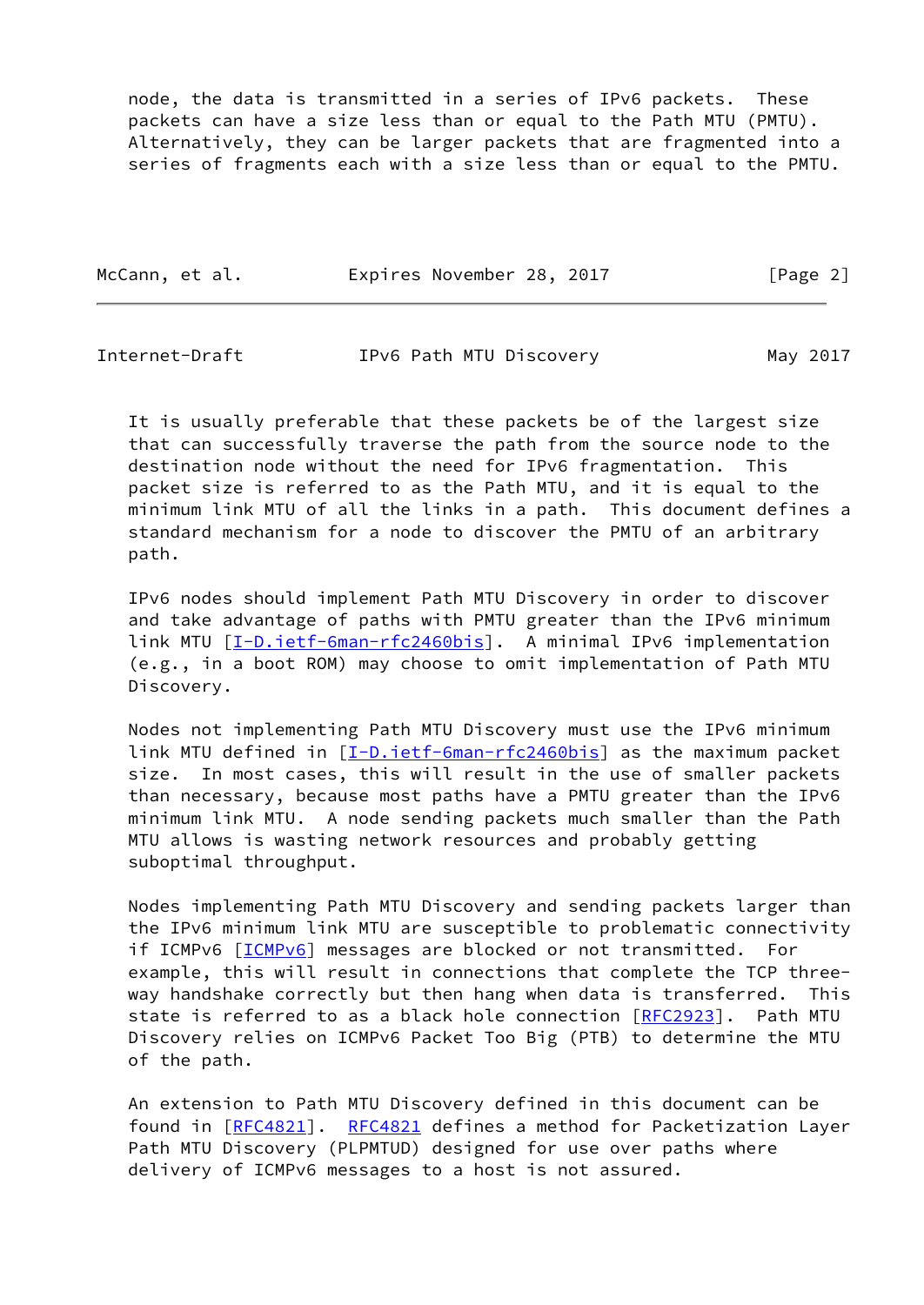Note: This document is an update to [\[RFC1981](https://datatracker.ietf.org/doc/pdf/rfc1981)] that was published prior to [\[RFC2119](https://datatracker.ietf.org/doc/pdf/rfc2119)] being published. Consequently although [RFC1981](https://datatracker.ietf.org/doc/pdf/rfc1981) used the "should/must" style language in upper and lower case, this document does not cite the [RFC2119](https://datatracker.ietf.org/doc/pdf/rfc2119) definitions and only uses lower case for these words.

<span id="page-3-0"></span>[2](#page-3-0). Terminology

node a device that implements IPv6. router a node that forwards IPv6 packets not explicitly addressed to itself. McCann, et al. **Expires November 28, 2017** [Page 3] Internet-Draft IPv6 Path MTU Discovery May 2017 host any node that is not a router. upper layer a protocol layer immediately above IPv6. Examples are transport protocols such as TCP and UDP, control protocols such as ICMPv6, routing protocols such as OSPF, and internet or lower layer protocols being "tunneled" over (i.e., encapsulated in) IPv6 such as IPX, AppleTalk, or IPv6 itself. link a communication facility or medium over which nodes can communicate at the link layer, i.e., the layer immediately below IPv6. Examples are Ethernets (simple or bridged); PPP links; X.25, Frame Relay, or ATM networks; and internet (or higher) layer "tunnels", such as tunnels over IPv4 or IPv6 itself. interface a node's attachment to a link. address an IPv6-layer identifier for an interface or a set of interfaces. packet an IPv6 header plus payload. The packet can have a size less than or equal to the PMTU. Alternatively, this can be a larger packet that is fragmented into a series of fragments each with a size less than or equal to the PMTU.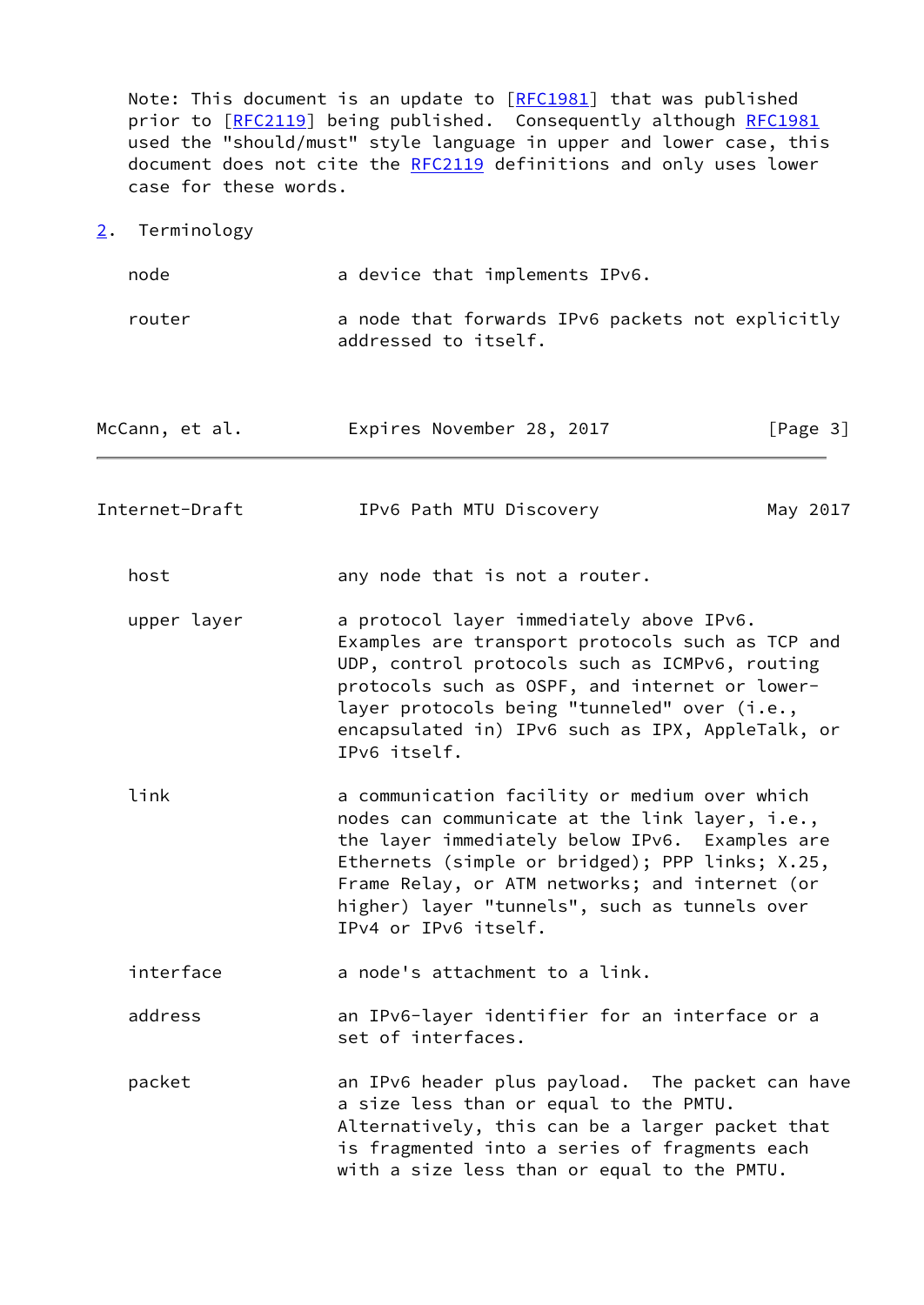| link MTU    | the maximum transmission unit, i.e., maximum<br>packet size in octets, that can be conveyed in<br>one piece over a link.                   |
|-------------|--------------------------------------------------------------------------------------------------------------------------------------------|
| path        | the set of links traversed by a packet between a<br>source node and a destination node.                                                    |
| path MTU    | the minimum link MTU of all the links in a path<br>between a source node and a destination node.                                           |
| <b>PMTU</b> | path MTU                                                                                                                                   |
|             | Path MTU Discovery process by which a node learns the PMTU of a path                                                                       |
| EMTU_S      | Effective MTU for sending, used by upper layer<br>protocols to limit the size of IP packets they<br>queue for sending [RFC6691] [RFC1122]. |

<span id="page-4-1"></span>

| McCann, et al. | Expires November 28, 2017                                                                                                                                                                 | $\lceil \text{Page } 4 \rceil$ |
|----------------|-------------------------------------------------------------------------------------------------------------------------------------------------------------------------------------------|--------------------------------|
| Internet-Draft | IPv6 Path MTU Discovery                                                                                                                                                                   | May 2017                       |
| EMTU_R         | Effective MTU for receiving, the largest packet<br>that can be reassembled at the receiver<br>$\lceil \text{RFC1122} \rceil$ .                                                            |                                |
| flow           | a sequence of packets sent from a particular<br>source to a particular (unicast or multicast)<br>destination for which the source desires special<br>handling by the intervening routers. |                                |
| flow id        | a combination of a source address and a non-zero<br>flow label.                                                                                                                           |                                |

# <span id="page-4-0"></span>[3](#page-4-0). Protocol Overview

 This memo describes a technique to dynamically discover the PMTU of a path. The basic idea is that a source node initially assumes that the PMTU of a path is the (known) MTU of the first hop in the path. If any of the packets sent on that path are too large to be forwarded by some node along the path, that node will discard them and return ICMPv6 Packet Too Big messages. Upon receipt of such a message, the source node reduces its assumed PMTU for the path based on the MTU of the constricting hop as reported in the Packet Too Big message. The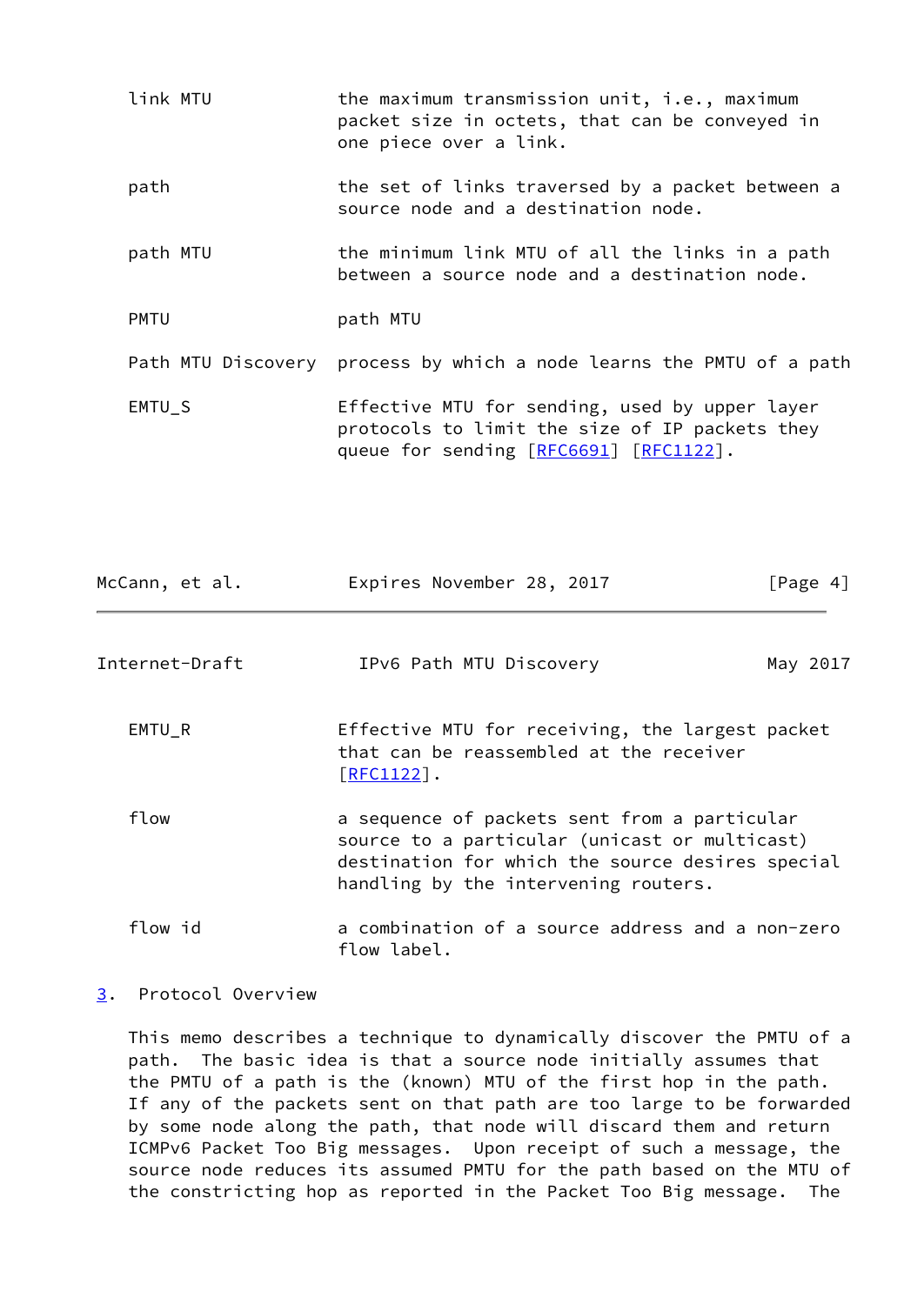decreased PMTU causes the source to send smaller packets or change EMTU\_S to cause upper layer to reduce the size of IP packets it sends.

 The Path MTU Discovery process ends when the source node's estimate of the PMTU is less than or equal to the actual PMTU. Note that several iterations of the packet-sent/Packet-Too-Big-message-received cycle may occur before the Path MTU Discovery process ends, as there may be links with smaller MTUs further along the path.

 Alternatively, the node may elect to end the discovery process by ceasing to send packets larger than the IPv6 minimum link MTU.

 The PMTU of a path may change over time, due to changes in the routing topology. Reductions of the PMTU are detected by Packet Too Big messages. To detect increases in a path's PMTU, a node periodically increases its assumed PMTU. This will almost always result in packets being discarded and Packet Too Big messages being generated, because in most cases the PMTU of the path will not have changed. Therefore, attempts to detect increases in a path's PMTU should be done infrequently.

 Path MTU Discovery supports multicast as well as unicast destinations. In the case of a multicast destination, copies of a packet may traverse many different paths to many different nodes. Each path may have a different PMTU, and a single multicast packet

| McCann, et al. | Expires November 28, 2017 | [Page 5] |
|----------------|---------------------------|----------|
|----------------|---------------------------|----------|

<span id="page-5-1"></span>

| Internet-Draft | IPv6 Path MTU Discovery | May 2017 |
|----------------|-------------------------|----------|
|----------------|-------------------------|----------|

 may result in multiple Packet Too Big messages, each reporting a different next-hop MTU. The minimum PMTU value across the set of paths in use determines the size of subsequent packets sent to the multicast destination.

 Note that Path MTU Discovery must be performed even in cases where a node "thinks" a destination is attached to the same link as itself, it might have a PMTU lower than the link MTU. In a situation such as when a neighboring router acts as proxy  $[MD]$  for some destination, the destination can appear to be directly connected but it is in fact more than one hop away.

<span id="page-5-0"></span>[4](#page-5-0). Protocol Requirements

As discussed in  $Section 1$ , IPv6 nodes are not required to implement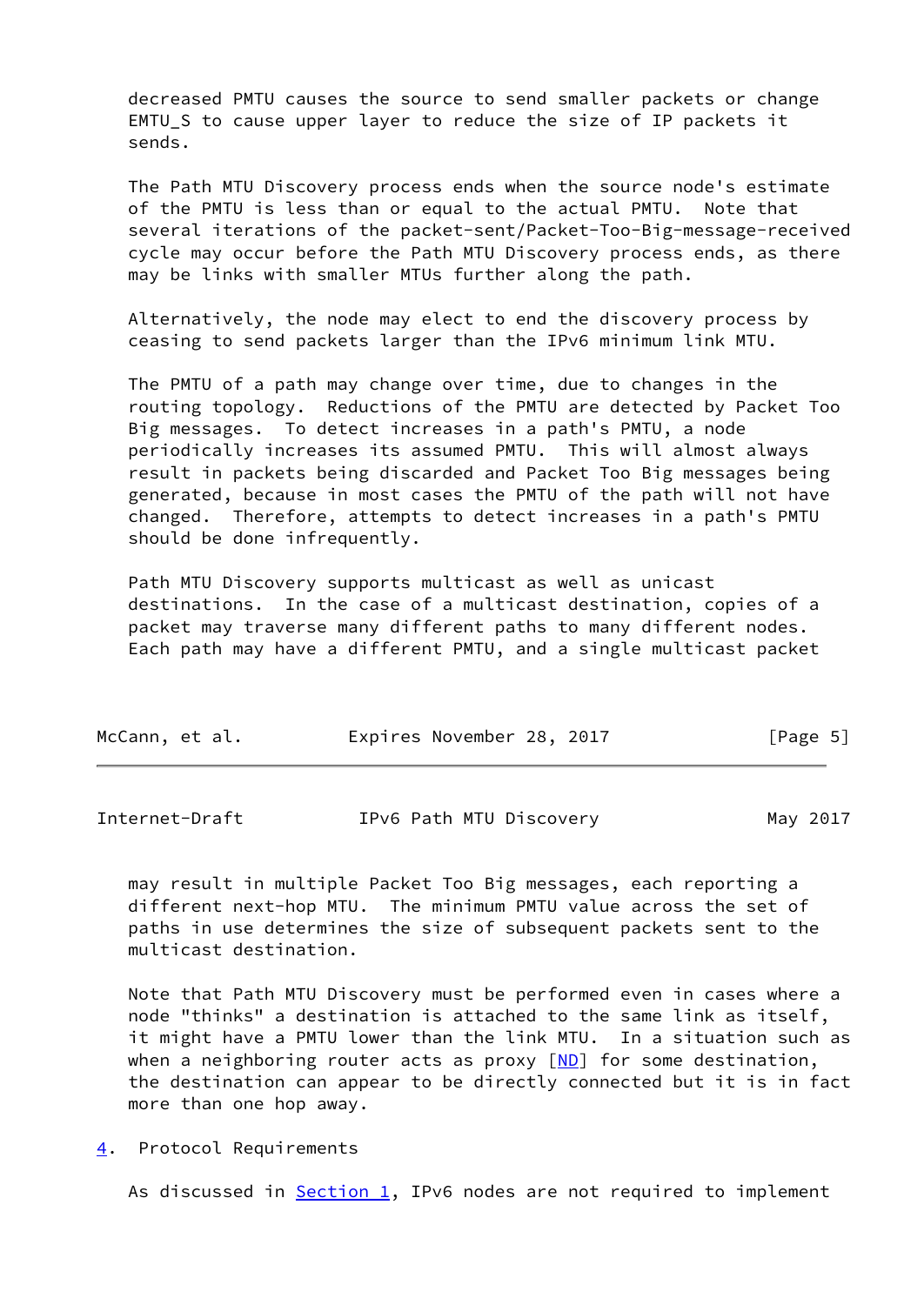Path MTU Discovery. The requirements in this section apply only to those implementations that include Path MTU Discovery.

 Nodes should appropriately validate the payload of ICMPv6 PTB messages to ensure these are received in response to transmitted traffic (i.e., a reported error condition that corresponds to an IPv6 packet actually sent by the application) per [\[ICMPv6](#page-15-4)].

 If a node receives a Packet Too Big message reporting a next-hop MTU that is less than the IPv6 minimum link MTU, it must discard it. A node must not reduce its estimate of the Path MTU below the IPv6 minimum link MTU on receipt of an Packet Too Big message.

 When a node receives a Packet Too Big message, it must reduce its estimate of the PMTU for the relevant path, based on the value of the MTU field in the message. The precise behavior of a node in this circumstance is not specified, since different applications may have different requirements, and since different implementation architectures may favor different strategies.

 After receiving a Packet Too Big message, a node must attempt to avoid eliciting more such messages in the near future. The node must reduce the size of the packets it is sending along the path. Using a PMTU estimate larger than the IPv6 minimum link MTU may continue to elicit Packet Too Big messages. Because each of these messages (and the dropped packets they respond to) consume network resources, Nodes using Path MTU Discovery must detect decreases in PMTU as fast as possible.

 Nodes may detect increases in PMTU, but because doing so requires sending packets larger than the current estimated PMTU, and because the likelihood is that the PMTU will not have increased, this must be done at infrequent intervals. An attempt to detect an increase (by

| McCann, et al. | Expires November 28, 2017 |  | [Page 6] |  |
|----------------|---------------------------|--|----------|--|
|                |                           |  |          |  |

<span id="page-6-0"></span>Internet-Draft IPv6 Path MTU Discovery May 2017

 sending a packet larger than the current estimate) must not be done less than 5 minutes after a Packet Too Big message has been received for the given path. The recommended setting for this timer is twice its minimum value (10 minutes).

 A node must not increase its estimate of the Path MTU in response to the contents of a Packet Too Big message. A message purporting to announce an increase in the Path MTU might be a stale packet that has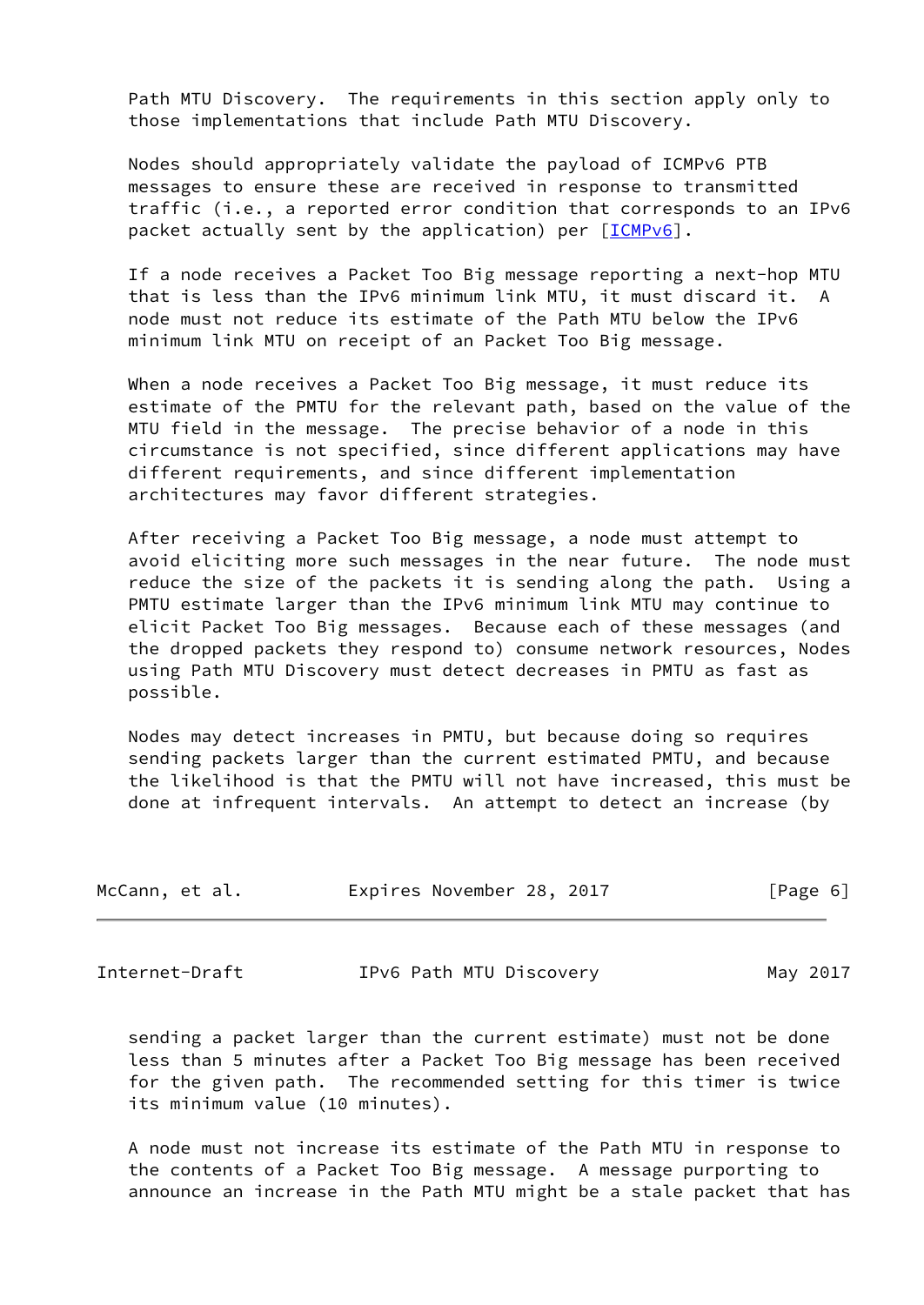been floating around in the network, a false packet injected as part of a denial-of-service attack, or the result of having multiple paths to the destination, each with a different PMTU.

<span id="page-7-0"></span>[5](#page-7-0). Implementation Issues

 This section discusses a number of issues related to the implementation of Path MTU Discovery. This is not a specification, but rather a set of notes provided as an aid for implementers.

The issues include:

- What layer or layers implement Path MTU Discovery?
- How is the PMTU information cached?
- How is stale PMTU information removed?
- What must transport and higher layers do?

## <span id="page-7-1"></span>[5.1](#page-7-1). Layering

 In the IP architecture, the choice of what size packet to send is made by a protocol at a layer above IP. This memo refers to such a protocol as a "packetization protocol". Packetization protocols are usually transport protocols (for example, TCP) but can also be higher-layer protocols (for example, protocols built on top of UDP).

 Implementing Path MTU Discovery in the packetization layers simplifies some of the inter-layer issues, but has several drawbacks: the implementation may have to be redone for each packetization protocol, it becomes hard to share PMTU information between different packetization layers, and the connection-oriented state maintained by some packetization layers may not easily extend to save PMTU information for long periods.

 It is therefore suggested that the IP layer store PMTU information and that the ICMPv6 layer process received Packet Too Big messages. The packetization layers may respond to changes in the PMTU by changing the size of the messages they send. To support this

| McCann, et al. | Expires November 28, 2017 |  | [Page 7] |
|----------------|---------------------------|--|----------|
|----------------|---------------------------|--|----------|

<span id="page-7-2"></span>

| Internet-Draft | IPv6 Path MTU Discovery | May 2017 |
|----------------|-------------------------|----------|
|----------------|-------------------------|----------|

layering, packetization layers require a way to learn of changes in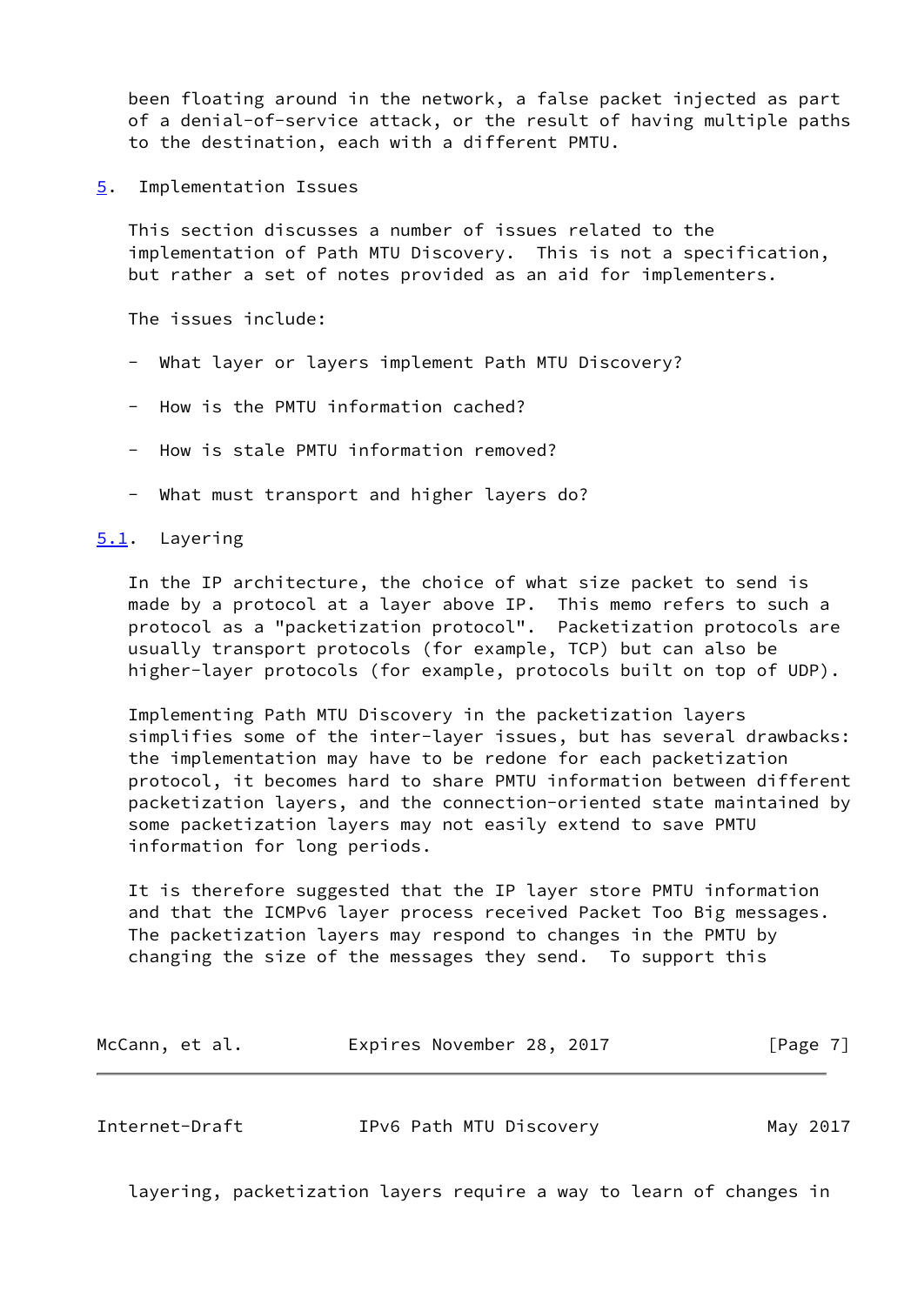the value of MMS\_S, the "maximum send transport-message size" [\[RFC1122](https://datatracker.ietf.org/doc/pdf/rfc1122)].

 MMS\_S is a transport message size calculated by subtracting the size of the IPv6 header (including IPv6 extension headers) from the largest IP packet that can be sent, EMTU S. MMS S is limited by a combination of factors, including the PMTU, support for packet fragmentation and reassembly, and the packet reassembly limit (see [\[I-D.ietf-6man-rfc2460bis](#page-15-3)] section "Fragment Header"). When source fragmentation is available, EMTU\_S is set to EMTU\_R, as indicated by the receiver using an upper layer protocol or based on protocol requirements (1500 octets for IPv6). When a message larger than PMTU is to be transmitted, the source creates fragments, each limited by PMTU. When source fragmentation is not desired, EMTU\_S is set to PMTU, and the upper layer protocol is expected to either perform its own fragmentation and reassembly or otherwise limit the size of its messages accordingly.

 However, packetization layers are encouraged to avoid sending messages that will require source fragmentation (for the case against fragmentation, see [[FRAG\]](#page-15-6)).

### <span id="page-8-0"></span>[5.2](#page-8-0). Storing PMTU information

 Ideally, a PMTU value should be associated with a specific path traversed by packets exchanged between the source and destination nodes. However, in most cases a node will not have enough information to completely and accurately identify such a path. Rather, a node must associate a PMTU value with some local representation of a path. It is left to the implementation to select the local representation of a path. For nodes with multiple interfaces, Path MTU information should be maintained for each IPv6 link.

 In the case of a multicast destination address, copies of a packet may traverse many different paths to reach many different nodes. The local representation of the "path" to a multicast destination must represent a potentially large set of paths.

 Minimally, an implementation could maintain a single PMTU value to be used for all packets originated from the node. This PMTU value would be the minimum PMTU learned across the set of all paths in use by the node. This approach is likely to result in the use of smaller packets than is necessary for many paths. In the case of multipath routing (e.g., Equal Cost Multipath Routing (ECMP) ), a set of paths can exist even for a single source and destination pair.

McCann, et al. **Expires November 28, 2017** [Page 8]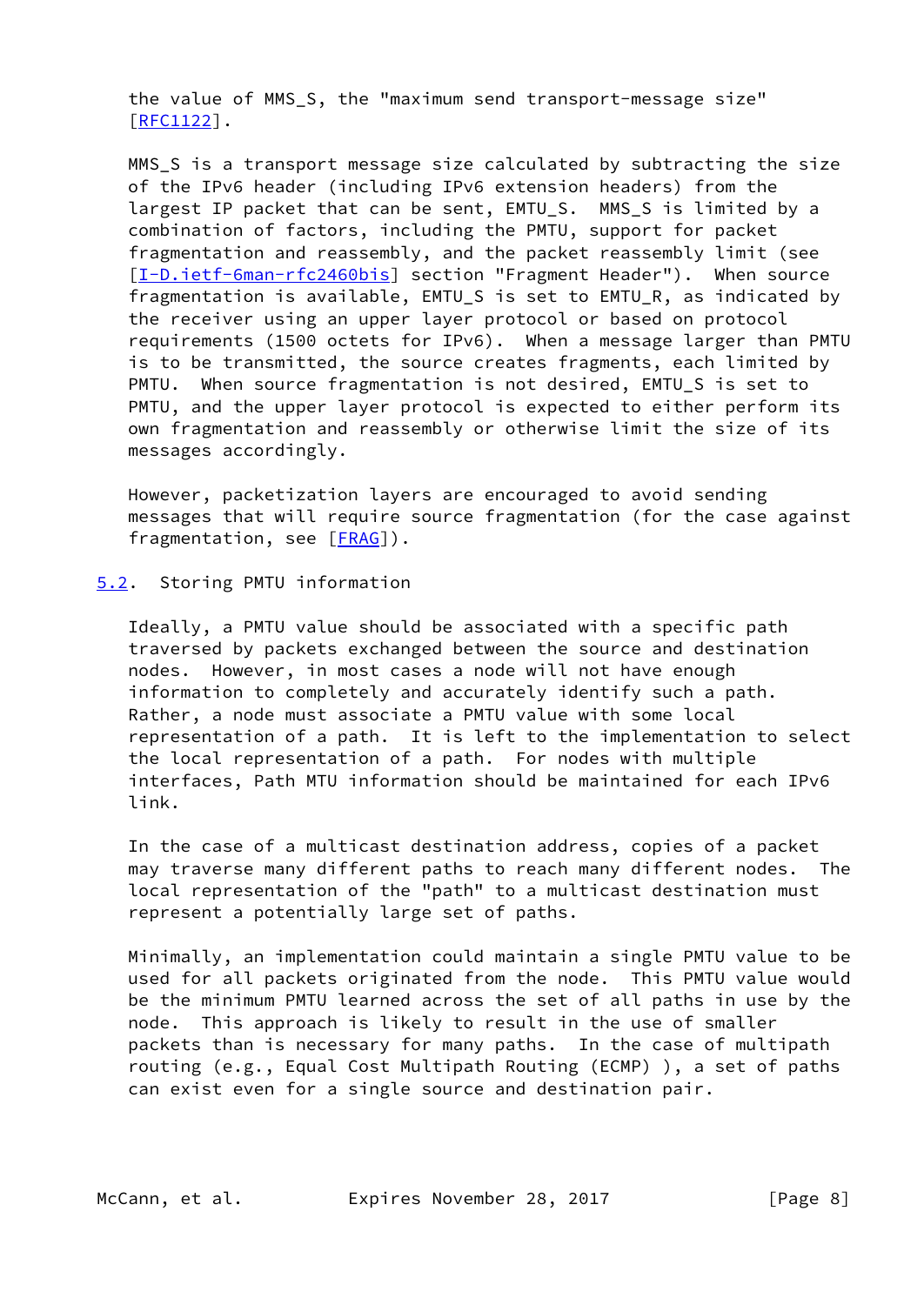An implementation could use the destination address as the local representation of a path. The PMTU value associated with a destination would be the minimum PMTU learned across the set of all paths in use to that destination. This approach will result in the use of optimally sized packets on a per-destination basis. This approach integrates nicely with the conceptual model of a host as described in [\[ND\]](#page-15-5): a PMTU value could be stored with the corresponding entry in the destination cache.

If flows [\[I-D.ietf-6man-rfc2460bis](#page-15-3)] are in use, an implementation could use the flow id as the local representation of a path. Packets sent to a particular destination but belonging to different flows may use different paths, as with ECMP, in which the choice of path might depending on the flow id. This approach might result in the use of optimally sized packets on a per-flow basis, providing finer granularity than PMTU values maintained on a per-destination basis.

 For source routed packets (i.e. packets containing an IPv6 Routing header  $[I-D.iett-Gman-rfc2460bis]$ , the source route may further qualify the local representation of a path.

 Initially, the PMTU value for a path is assumed to be the (known) MTU of the first-hop link.

 When a Packet Too Big message is received, the node determines which path the message applies to based on the contents of the Packet Too Big message. For example, if the destination address is used as the local representation of a path, the destination address from the original packet would be used to determine which path the message applies to.

 Note: if the original packet contained a Routing header, the Routing header should be used to determine the location of the destination address within the original packet. If Segments Left is equal to zero, the destination address is in the Destination Address field in the IPv6 header. If Segments Left is greater than zero, the destination address is the last address (Address[n]) in the Routing header.

 The node then uses the value in the MTU field in the Packet Too Big message as a tentative PMTU value or the IPv6 minimum link MTU if that is larger, and compares the tentative PMTU to the existing PMTU. If the tentative PMTU is less than the existing PMTU estimate, the tentative PMTU replaces the existing PMTU as the PMTU value for the path.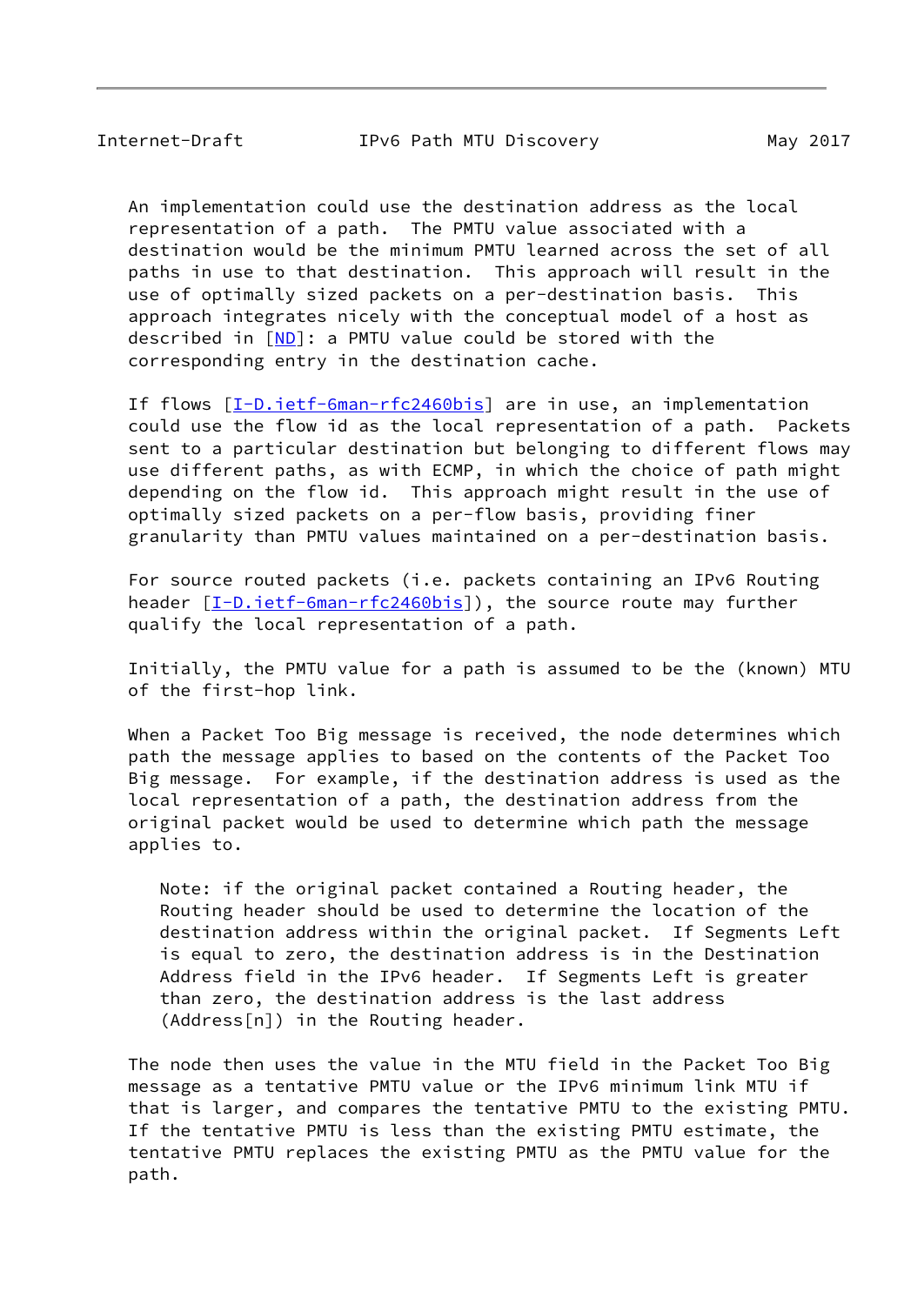The packetization layers must be notified about decreases in the PMTU. Any packetization layer instance (for example, a TCP

| McCann, et al. | Expires November 28, 2017 | [Page 9] |
|----------------|---------------------------|----------|
|----------------|---------------------------|----------|

<span id="page-10-1"></span>Internet-Draft IPv6 Path MTU Discovery May 2017

 connection) that is actively using the path must be notified if the PMTU estimate is decreased.

 Note: even if the Packet Too Big message contains an Original Packet Header that refers to a UDP packet, the TCP layer must be notified if any of its connections use the given path.

 Also, the instance that sent the packet that elicited the Packet Too Big message should be notified that its packet has been dropped, even if the PMTU estimate has not changed, so that it may retransmit the dropped data.

 Note: An implementation can avoid the use of an asynchronous notification mechanism for PMTU decreases by postponing notification until the next attempt to send a packet larger than the PMTU estimate. In this approach, when an attempt is made to SEND a packet that is larger than the PMTU estimate, the SEND function should fail and return a suitable error indication. This approach may be more suitable to a connectionless packetization layer (such as one using UDP), which (in some implementations) may be hard to "notify" from the ICMPv6 layer. In this case, the normal timeout-based retransmission mechanisms would be used to recover from the dropped packets.

 It is important to understand that the notification of the packetization layer instances using the path about the change in the PMTU is distinct from the notification of a specific instance that a packet has been dropped. The latter should be done as soon as practical (i.e., asynchronously from the point of view of the packetization layer instance), while the former may be delayed until a packetization layer instance wants to create a packet.

#### <span id="page-10-0"></span>[5.3](#page-10-0). Purging stale PMTU information

 Internetwork topology is dynamic; routes change over time. While the local representation of a path may remain constant, the actual path(s) in use may change. Thus, PMTU information cached by a node can become stale.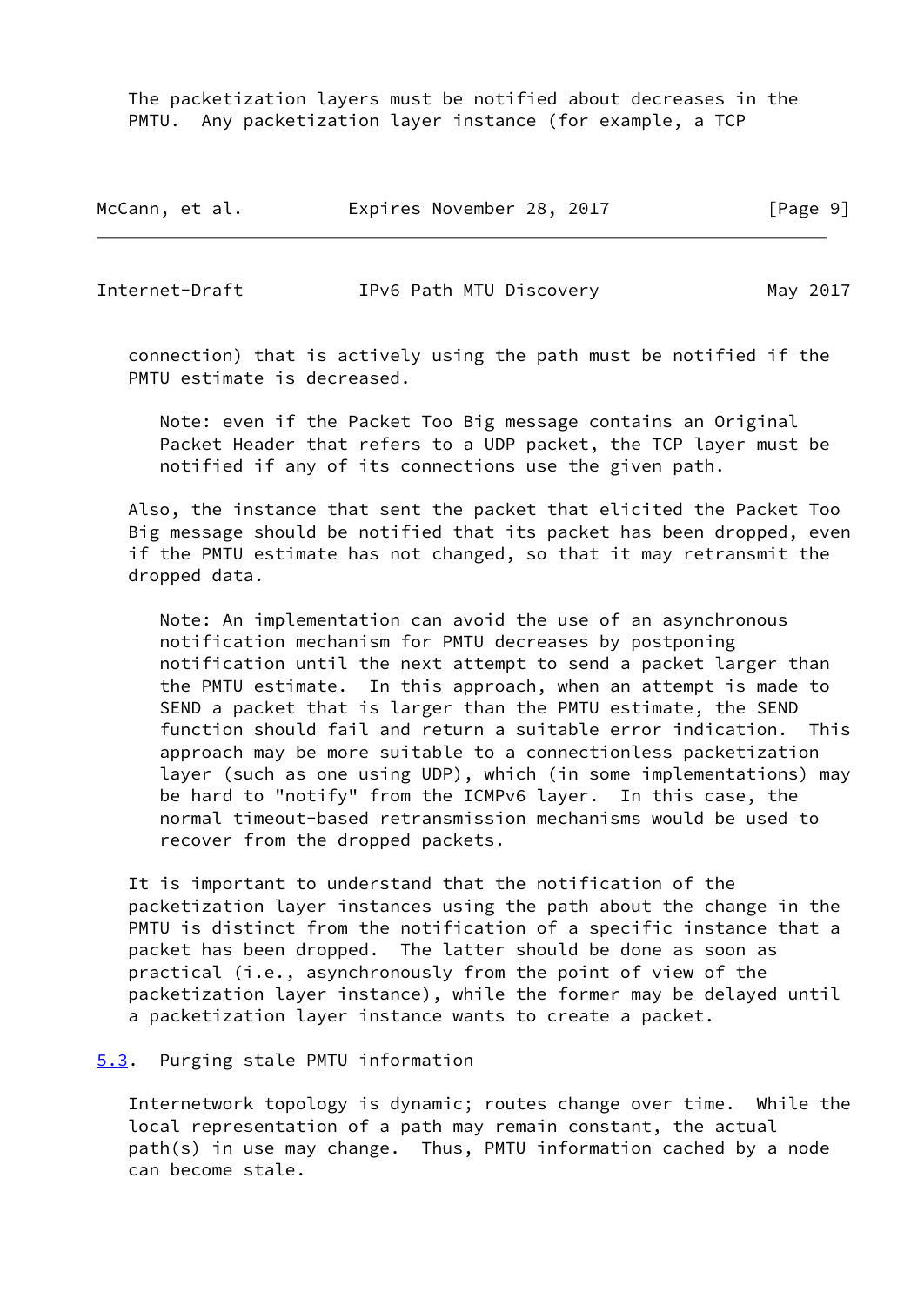If the stale PMTU value is too large, this will be discovered almost immediately once a large enough packet is sent on the path. No such mechanism exists for realizing that a stale PMTU value is too small, so an implementation should "age" cached values. When a PMTU value has not been decreased for a while (on the order of 10 minutes), it should probe to find if a larger PMTU is supported.

 Note: an implementation should provide a means for changing the timeout duration, including setting it to "infinity". For

| McCann, et al. | Expires November 28, 2017 |  | [Page 10] |
|----------------|---------------------------|--|-----------|
|----------------|---------------------------|--|-----------|

<span id="page-11-1"></span>Internet-Draft IPv6 Path MTU Discovery May 2017

 example, nodes attached to a link with a large MTU which is then attached to the rest of the Internet via a link with a small MTU are never going to discover a new non-local PMTU, so they should not have to put up with dropped packets every 10 minutes.

<span id="page-11-0"></span>[5.4](#page-11-0). Packetization layer actions

A packetization layer (e.g., TCP) must use the PMTU for the path(s) in use by a connection; it should not send segments that would result in packets larger than the PMTU, except to probe during PMTU discovery (this probe packet must not be fragmented to the PMTU). A simple implementation could ask the IP layer for this value each time it created a new segment, but this could be inefficient. An implementation typically caches other values derived from the PMTU. It may be simpler to receive asynchronous notification when the PMTU changes, so that these variables may be also updated.

 A TCP implementation must also store the Maximum Segment Size (MSS) value received from its peer, which represents the EMTU\_R, the largest packet that can be reassembled by the receiver, and must not send any segment larger than this MSS, regardless of the PMTU.

 The value sent in the TCP MSS option is independent of the PMTU; it is determined by the receiver reassembly limit EMTU\_R. This MSS option value is used by the other end of the connection, which may be using an unrelated PMTU value. See [\[I-D.ietf-6man-rfc2460bis](#page-15-3)] sections "Packet Size Issues" and "Maximum Upper-Layer Payload Size" for information on selecting a value for the TCP MSS option.

 Reception of a Packet Too Big message implies that a packet was dropped by the node that sent the ICMPv6 message. A reliable upper layer protocol will detect this loss by its own means, and recover it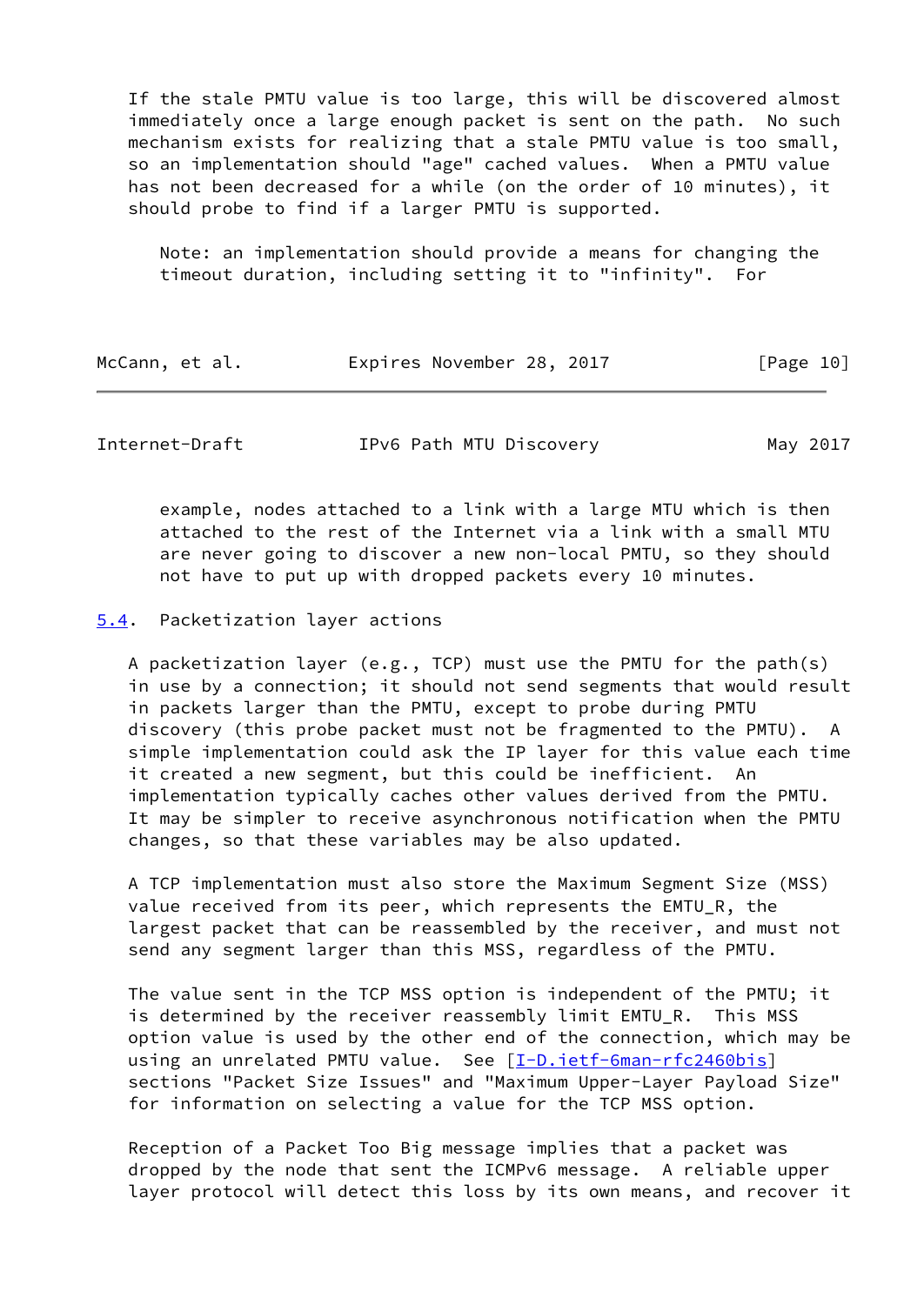by its normal retransmission methods. The retransmission could result in delay, depending on the loss detection method used by the upper layer protocol. If the Path MTU Discovery process requires several steps to find the PMTU of the full path, this could finally delay the retransmission by many round-trip times.

 Alternatively, the retransmission could be done in immediate response to a notification that the Path MTU was decreased, but only for the specific connection specified by the Packet Too Big message, but only based on the message and connection. The packet size used in the retransmission should be no larger than the new PMTU.

 Note: A packetization layer that determines a probe packet is lost, needs to adapt the segment size of the retransmission. Using the reported size in the last Packet Too Big message, however, can lead to further losses as there might be smaller PMTU

| McCann, et al. |  |  |  | Expires November 28, 2017 |  |  | [Page 11] |  |
|----------------|--|--|--|---------------------------|--|--|-----------|--|
|----------------|--|--|--|---------------------------|--|--|-----------|--|

<span id="page-12-1"></span>

| Internet-Draft | IPv6 Path MTU Discovery | May 2017 |
|----------------|-------------------------|----------|
|                |                         |          |

 limits at the routers further along the path. This would lead to loss of all retransmitted segments and therefore cause unnecessary congestion as well as additional packets to be sent each time a new router announces a smaller MTU. Any packetization layer that uses retransmission is therefore also responsible for congestion control of its retransmissions [[RFC8085](https://datatracker.ietf.org/doc/pdf/rfc8085)].

 A loss caused by a PMTU probe indicated by the reception of a Packet Too Big message must not be considered as a congestion notification and hence the congestion window may not change.

<span id="page-12-0"></span>[5.5](#page-12-0). Issues for other transport protocols

 Some transport protocols are not allowed to repacketize when doing a retransmission. That is, once an attempt is made to transmit a segment of a certain size, the transport cannot split the contents of the segment into smaller segments for retransmission. In such a case, the original segment can be fragmented by the IP layer during retransmission. Subsequent segments, when transmitted for the first time, should be no larger than allowed by the Path MTU.

Path MTU Discovery for IPv4 [\[RFC1191](https://datatracker.ietf.org/doc/pdf/rfc1191)] used NFS as an example of a UDP-based application that benefits from PMTU discovery. Since then [\[RFC7530](https://datatracker.ietf.org/doc/pdf/rfc7530)], states the supported transport layer between NFS and IP must be an IETF standardized transport protocol that is specified to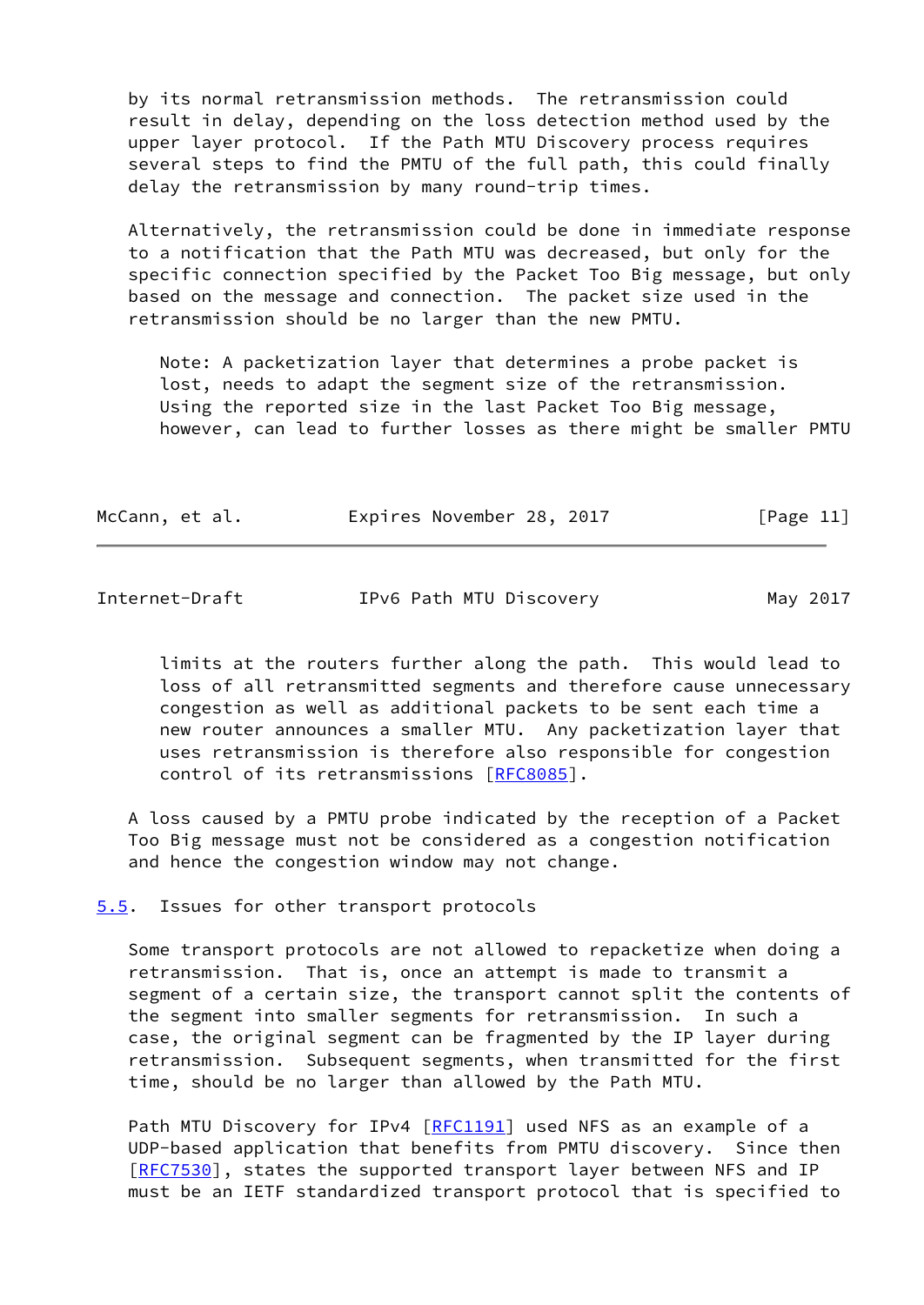avoid network congestion; such transports include TCP, Stream Control Transmission Protocol (SCTP) [\[RFC4960](https://datatracker.ietf.org/doc/pdf/rfc4960)], and the Datagram Congestion Control Protocol (DCCP) [\[RFC4340](https://datatracker.ietf.org/doc/pdf/rfc4340)]. In this case, the transport is responsible for ensuring that transmitted segments (except probes) conform to the the Path MTU, including supporting PMTU discovery probe transmissions as needed.

<span id="page-13-0"></span>[5.6](#page-13-0). Management interface

 It is suggested that an implementation provide a way for a system utility program to:

- Specify that Path MTU Discovery not be done on a given path.
- Change the PMTU value associated with a given path.

 The former can be accomplished by associating a flag with the path; when a packet is sent on a path with this flag set, the IP layer does not send packets larger than the IPv6 minimum link MTU.

 These features might be used to work around an anomalous situation, or by a routing protocol implementation that is able to obtain Path MTU values.

| McCann, et al. | Expires November 28, 2017 | [Page 12] |
|----------------|---------------------------|-----------|
|----------------|---------------------------|-----------|

<span id="page-13-2"></span>Internet-Draft TPv6 Path MTU Discovery May 2017

 The implementation should also provide a way to change the timeout period for aging stale PMTU information.

<span id="page-13-1"></span>[6](#page-13-1). Security Considerations

 This Path MTU Discovery mechanism makes possible two denial-of service attacks, both based on a malicious party sending false Packet Too Big messages to a node.

 In the first attack, the false message indicates a PMTU much smaller than reality. In response, the victim node should never set its PMTU estimate below the IPv6 minimum link MTU. A sender that falsely reduces to this MTU would observe suboptimal performance.

 In the second attack, the false message indicates a PMTU larger than reality. If believed, this could cause temporary blockage as the victim sends packets that will be dropped by some router.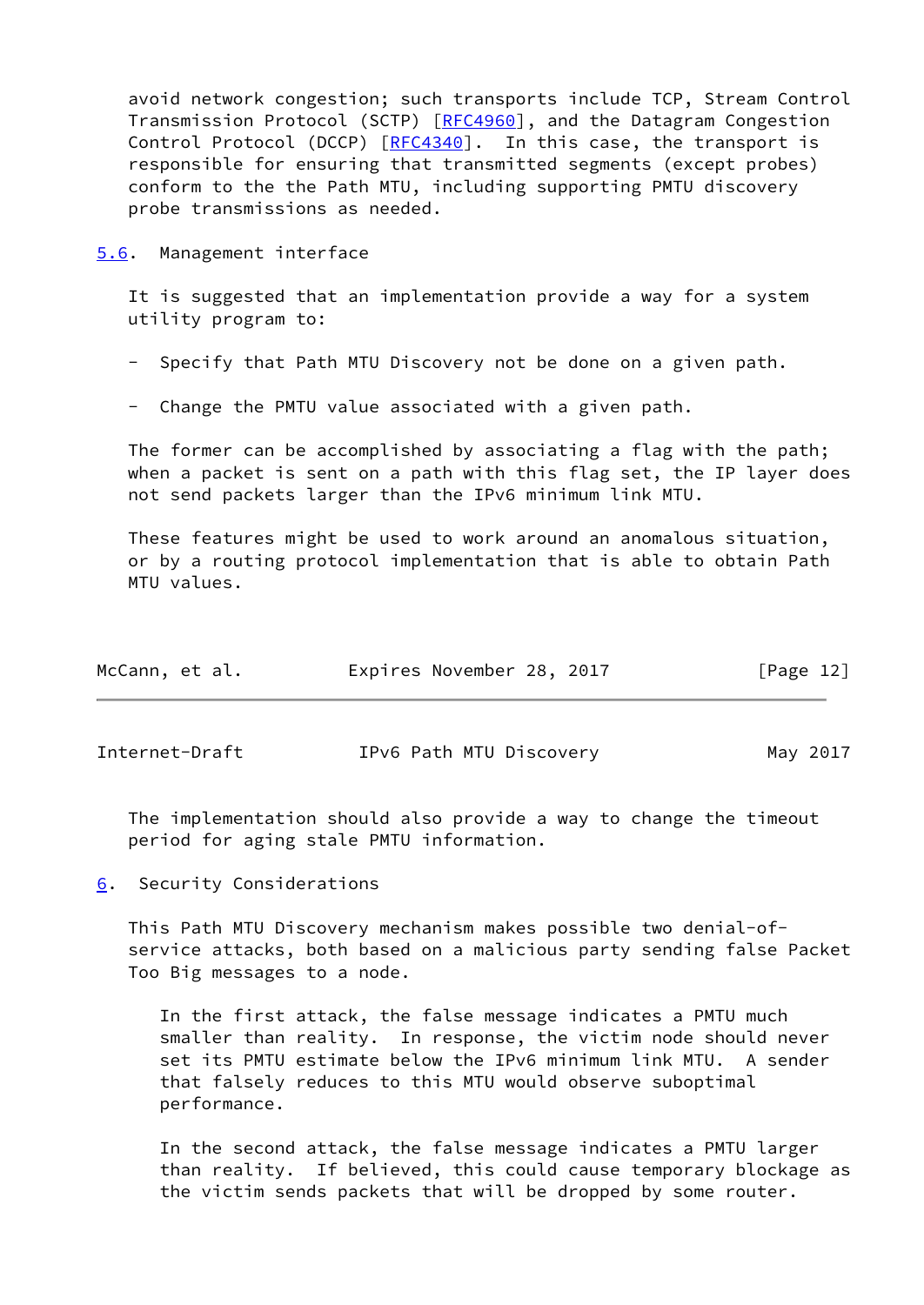Within one round-trip time, the node would discover its mistake (receiving Packet Too Big messages from that router), but frequent repetition of this attack could cause lots of packets to be dropped. A node, however, must not raise its estimate of the PMTU based on a Packet Too Big message, so should not be vulnerable to this attack.

 Both of these attacks can cause a black hole connection, that is, the TCP three-way handshake completes correctly but the connection hangs when data is transfered.

 A malicious party could also cause problems if it could stop a victim from receiving legitimate Packet Too Big messages, but in this case there are simpler denial-of-service attacks available.

 If ICMPv6 filtering prevents reception of ICMPv6 Packet Too Big messages, the source will not learn the actual path MTU. Packetization Layer Path MTU Discovery [\[RFC4821](https://datatracker.ietf.org/doc/pdf/rfc4821)] does not rely upon network support for ICMPv6 messages and is therefore considered more robust than standard PMTUD. It is not susceptible to "black holed" connections caused by filtering of ICMPv6 message. See [\[RFC4890](https://datatracker.ietf.org/doc/pdf/rfc4890)] for recommendations regarding filtering ICMPv6 messages.

#### <span id="page-14-0"></span>[7](#page-14-0). Acknowledgements

 We would like to acknowledge the authors of and contributors to [\[RFC1191](https://datatracker.ietf.org/doc/pdf/rfc1191)], from which the majority of this document was derived. We would also like to acknowledge the members of the IPng working group for their careful review and constructive criticisms.

| McCann, et al. | Expires November 28, 2017 |  | [Page 13] |
|----------------|---------------------------|--|-----------|
|----------------|---------------------------|--|-----------|

<span id="page-14-2"></span>

| Internet-Draft | IPv6 Path MTU Discovery | May 2017 |
|----------------|-------------------------|----------|
|----------------|-------------------------|----------|

 We would also like to acknowledge the contributors to this update of "Path MTU Discovery for IP version 6". This includes members of the 6MAN w.g., area directorate reviewers, the IESG, and especially to Joe Touch and Gorry Fairhurst.

<span id="page-14-1"></span>[8](#page-14-1). IANA Considerations

This document does not have any IANA actions

<span id="page-14-3"></span>[9](#page-14-3). References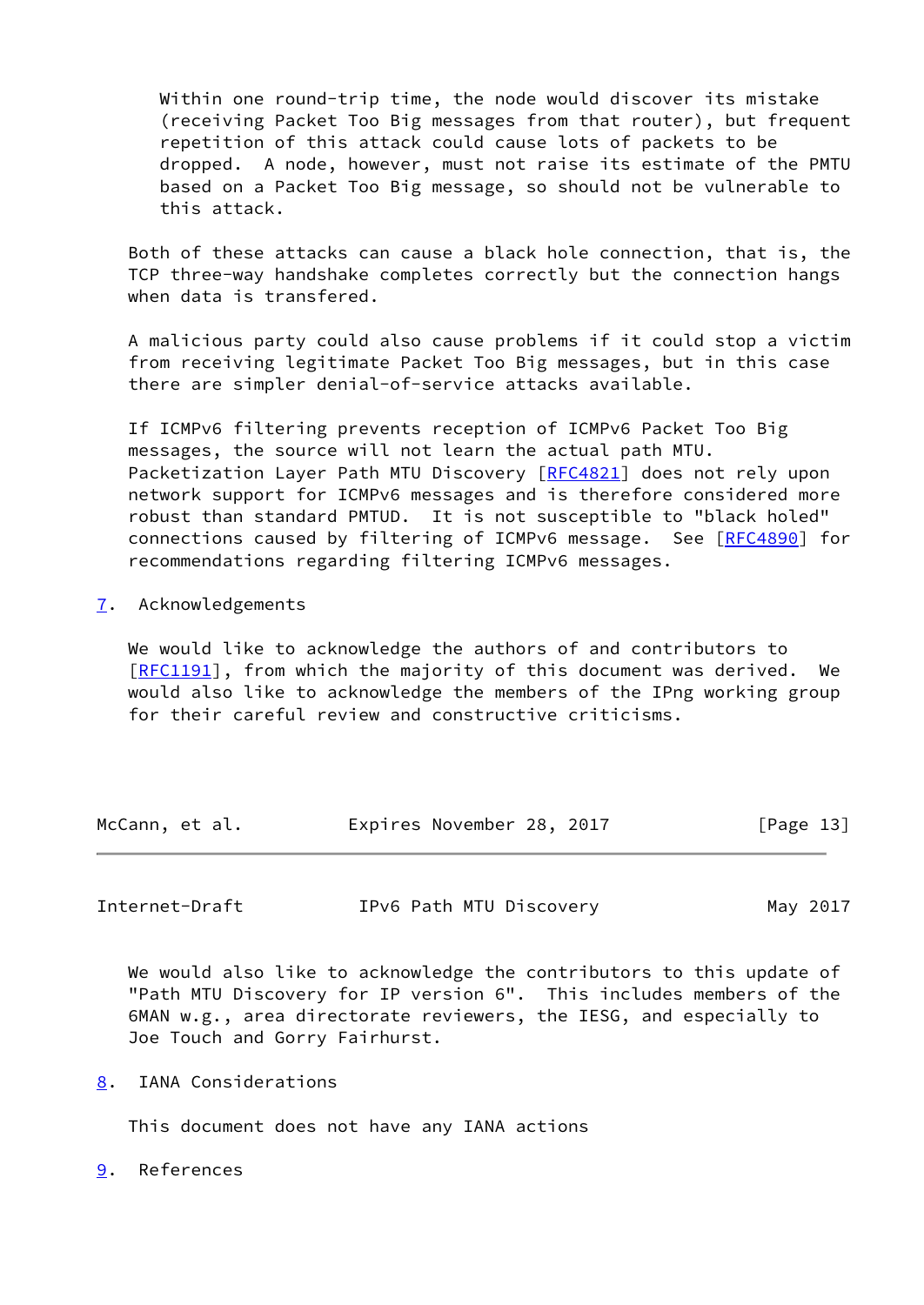# <span id="page-15-0"></span>[9.1](#page-15-0). Normative References

<span id="page-15-3"></span> [I-D.ietf-6man-rfc2460bis] Deering, S. and R. Hinden, "Internet Protocol, Version 6 (IPv6) Specification", [draft-ietf-6man-rfc2460bis-13](https://datatracker.ietf.org/doc/pdf/draft-ietf-6man-rfc2460bis-13) (work in progress), May 2017.

- <span id="page-15-4"></span> [ICMPv6] Conta, A., Deering, S., and M. Gupta, Ed., "Internet Control Message Protocol (ICMPv6) for the Internet Protocol Version 6 (IPv6) Specification", [RFC 4443](https://datatracker.ietf.org/doc/pdf/rfc4443), DOI 10.17487/RFC4443, March 2006, <<http://www.rfc-editor.org/info/rfc4443>>.
- <span id="page-15-6"></span><span id="page-15-5"></span><span id="page-15-1"></span>[9.2](#page-15-1). Informative References
	- [FRAG] Kent, C. and J. Mogul, "Fragmentation Considered Harmful", In Proc. SIGCOMM '87 Workshop on Frontiers in Computer Communications Technology , August 1987.
	- [ND] Narten, T., Nordmark, E., Simpson, W., and H. Soliman, "Neighbor Discovery for IP version 6 (IPv6)", [RFC 4861](https://datatracker.ietf.org/doc/pdf/rfc4861), DOI 10.17487/RFC4861, September 2007, <<http://www.rfc-editor.org/info/rfc4861>>.
	- [RFC1122] Braden, R., Ed., "Requirements for Internet Hosts Communication Layers", STD 3, [RFC 1122](https://datatracker.ietf.org/doc/pdf/rfc1122), DOI 10.17487/ [RFC1122](https://datatracker.ietf.org/doc/pdf/rfc1122), October 1989, <<http://www.rfc-editor.org/info/rfc1122>>.
	- [RFC1191] Mogul, J. and S. Deering, "Path MTU discovery", [RFC 1191,](https://datatracker.ietf.org/doc/pdf/rfc1191) DOI 10.17487/RFC1191, November 1990, <<http://www.rfc-editor.org/info/rfc1191>>.
	- [RFC1981] McCann, J., Deering, S., and J. Mogul, "Path MTU Discovery for IP version 6", [RFC 1981](https://datatracker.ietf.org/doc/pdf/rfc1981), DOI 10.17487/RFC1981, August 1996, [<http://www.rfc-editor.org/info/rfc1981](http://www.rfc-editor.org/info/rfc1981)>.

| McCann, et al. |  | Expires November 28, 2017 |  | [Page 14] |  |
|----------------|--|---------------------------|--|-----------|--|
|----------------|--|---------------------------|--|-----------|--|

<span id="page-15-2"></span>

| Internet-Draft | IPv6 Path MTU Discovery | May 2017 |
|----------------|-------------------------|----------|
|----------------|-------------------------|----------|

 [RFC2119] Bradner, S., "Key words for use in RFCs to Indicate Requirement Levels", [BCP 14](https://datatracker.ietf.org/doc/pdf/bcp14), [RFC 2119](https://datatracker.ietf.org/doc/pdf/rfc2119), DOI 10.17487/ [RFC2119](https://datatracker.ietf.org/doc/pdf/rfc2119), March 1997, <<http://www.rfc-editor.org/info/rfc2119>>.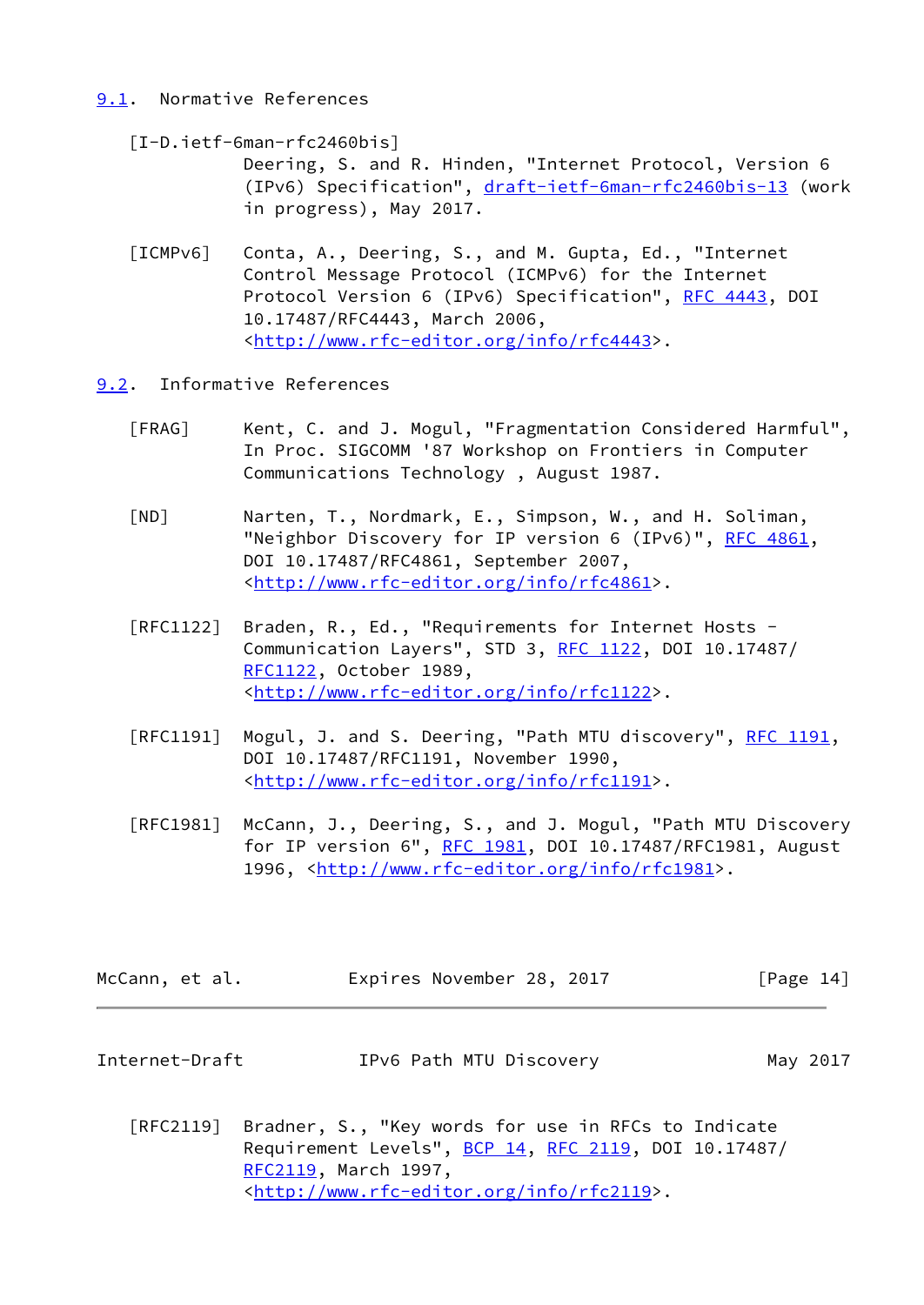- [RFC2923] Lahey, K., "TCP Problems with Path MTU Discovery", [RFC](https://datatracker.ietf.org/doc/pdf/rfc2923) [2923,](https://datatracker.ietf.org/doc/pdf/rfc2923) DOI 10.17487/RFC2923, September 2000, <<http://www.rfc-editor.org/info/rfc2923>>.
- [RFC4340] Kohler, E., Handley, M., and S. Floyd, "Datagram Congestion Control Protocol (DCCP)", [RFC 4340](https://datatracker.ietf.org/doc/pdf/rfc4340), DOI 10.17487/RFC4340, March 2006, <<http://www.rfc-editor.org/info/rfc4340>>.
- [RFC4821] Mathis, M. and J. Heffner, "Packetization Layer Path MTU Discovery", [RFC 4821,](https://datatracker.ietf.org/doc/pdf/rfc4821) DOI 10.17487/RFC4821, March 2007, <<http://www.rfc-editor.org/info/rfc4821>>.
- [RFC4890] Davies, E. and J. Mohacsi, "Recommendations for Filtering ICMPv6 Messages in Firewalls", [RFC 4890](https://datatracker.ietf.org/doc/pdf/rfc4890), DOI 10.17487/ [RFC4890](https://datatracker.ietf.org/doc/pdf/rfc4890), May 2007, <<http://www.rfc-editor.org/info/rfc4890>>.
- [RFC4960] Stewart, R., Ed., "Stream Control Transmission Protocol", [RFC 4960,](https://datatracker.ietf.org/doc/pdf/rfc4960) DOI 10.17487/RFC4960, September 2007, <<http://www.rfc-editor.org/info/rfc4960>>.
- [RFC6691] Borman, D., "TCP Options and Maximum Segment Size (MSS)", [RFC 6691,](https://datatracker.ietf.org/doc/pdf/rfc6691) DOI 10.17487/RFC6691, July 2012, <<http://www.rfc-editor.org/info/rfc6691>>.
- [RFC7530] Haynes, T., Ed. and D. Noveck, Ed., "Network File System (NFS) Version 4 Protocol", [RFC 7530](https://datatracker.ietf.org/doc/pdf/rfc7530), DOI 10.17487/RFC7530, March 2015, [<http://www.rfc-editor.org/info/rfc7530](http://www.rfc-editor.org/info/rfc7530)>.
- [RFC8085] Eggert, L., Fairhurst, G., and G. Shepherd, "UDP Usage Guidelines", [BCP 145](https://datatracker.ietf.org/doc/pdf/bcp145), [RFC 8085](https://datatracker.ietf.org/doc/pdf/rfc8085), DOI 10.17487/RFC8085, March 2017, [<http://www.rfc-editor.org/info/rfc8085](http://www.rfc-editor.org/info/rfc8085)>.

<span id="page-16-0"></span>[Appendix A.](#page-16-0) Comparison to [RFC 1191](https://datatracker.ietf.org/doc/pdf/rfc1191)

This document is based in large part on  $RFC$  1191, which describes Path MTU Discovery for IPv4. Certain portions of [RFC 1191](https://datatracker.ietf.org/doc/pdf/rfc1191) were not needed in this document:

 router specification Packet Too Big messages and corresponding router behavior are defined in [\[ICMPv6](#page-15-4)]

| McCann, et al. | Expires November 28, 2017 |  |  |  | [Page 15] |
|----------------|---------------------------|--|--|--|-----------|
|----------------|---------------------------|--|--|--|-----------|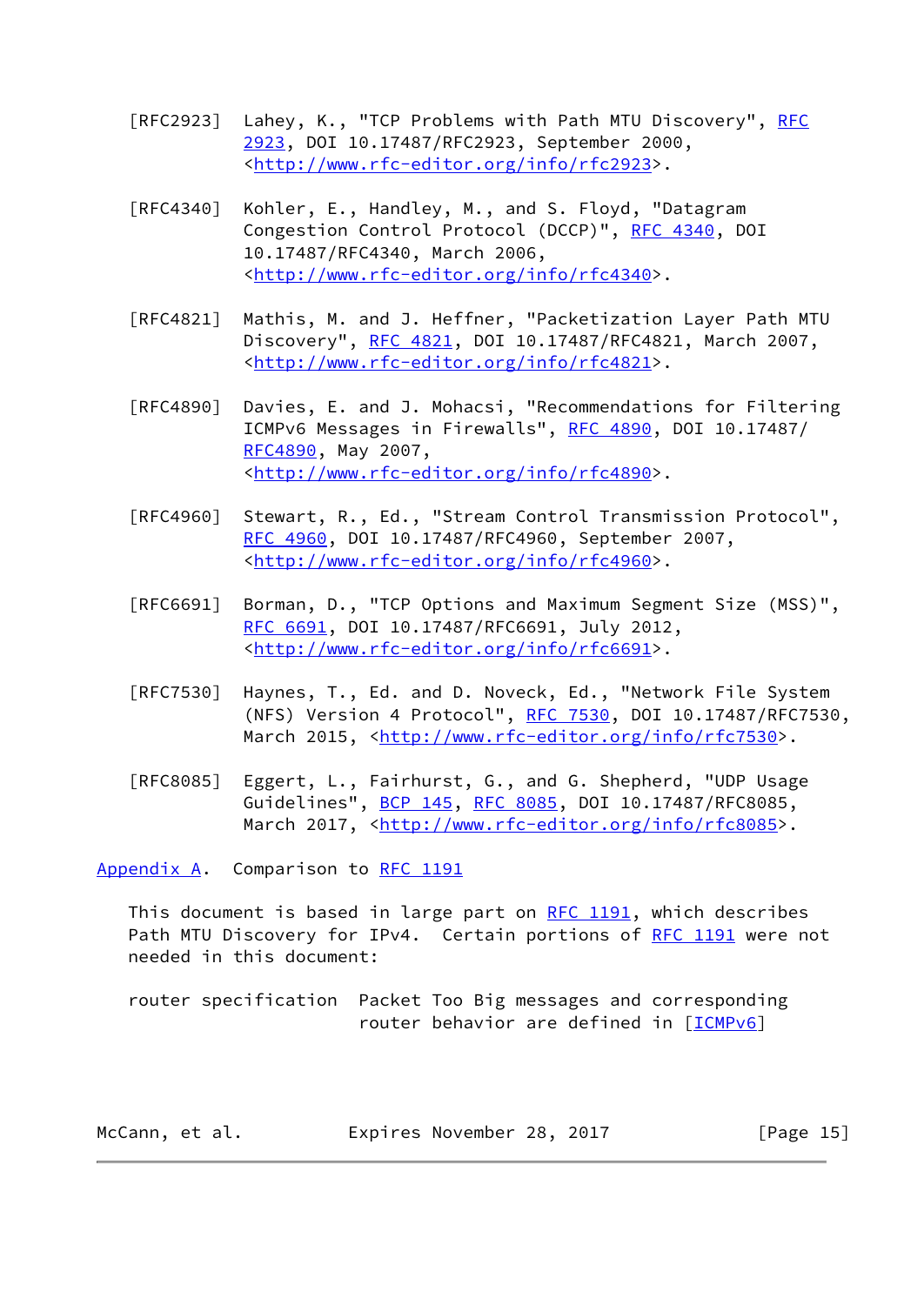<span id="page-17-1"></span>

| Internet-Draft     | IPv6 Path MTU Discovery                                                                       | May 2017 |
|--------------------|-----------------------------------------------------------------------------------------------|----------|
| Don't Fragment bit | there is no DF bit in IPv6 packets                                                            |          |
| TCP MSS discussion | selecting a value to send in the TCP MSS option<br>is discussed in [I-D.ietf-6man-rfc2460bis] |          |
| old-style messages | all Packet Too Big messages report the MTU of<br>the constricting link                        |          |
| MTU plateau tables | not needed because there are no old-style<br>messages                                         |          |

<span id="page-17-0"></span>[Appendix B.](#page-17-0) Changes Since [RFC 1981](https://datatracker.ietf.org/doc/pdf/rfc1981)

 This document is based on [RFC1981](https://datatracker.ietf.org/doc/pdf/rfc1981) has the following changes from [RFC1981](https://datatracker.ietf.org/doc/pdf/rfc1981):

- o Clarified [Section 1](#page-1-0) "Introduction" that the purpose of PMTUD is to reduce the need for IPv6 fragmentation.
- o Added text to **Section 1** "Introduction" about the effects on PMTUD when ICMPv6 messages are blocked.
- o Added Note to Introduction that document that this document doesn't cite [RFC2119](https://datatracker.ietf.org/doc/pdf/rfc2119) and only uses lower case "should/must" language. Changed all upper case "should/must" to lower case.
- o Added a short summary to the **Section 1** "Introduction" of Packetization Layer Path MTU Discovery ((PLPMTUD) and a reference to [RFC4821](https://datatracker.ietf.org/doc/pdf/rfc4821) that defines it.
- o Aligned text in **Section 2** "Terminology" to match current packetization layer terminology.
- o Added clarification in **Section 4** "Protocol Requirements" that nodes should validate the payload of ICMP PTB message per [RFC4443](https://datatracker.ietf.org/doc/pdf/rfc4443), and that nodes should detect decreases in PMTU as fast as possible.
- o Remove Note from [Section 4](#page-5-0) "Protocol Requirements" about a Packet Too Big message reporting a next-hop MTU that is less than the IPv6 minimum link MTU because this was removed from [[I-D.ietf-6man-rfc2460bis\]](#page-15-3).
- o Added clarification in [Section 5.2](#page-8-0) "Storing PMTU information" to discard an ICMPv6 Packet Too Big message if it contains a MTU less than the IPv6 minimum link MTU.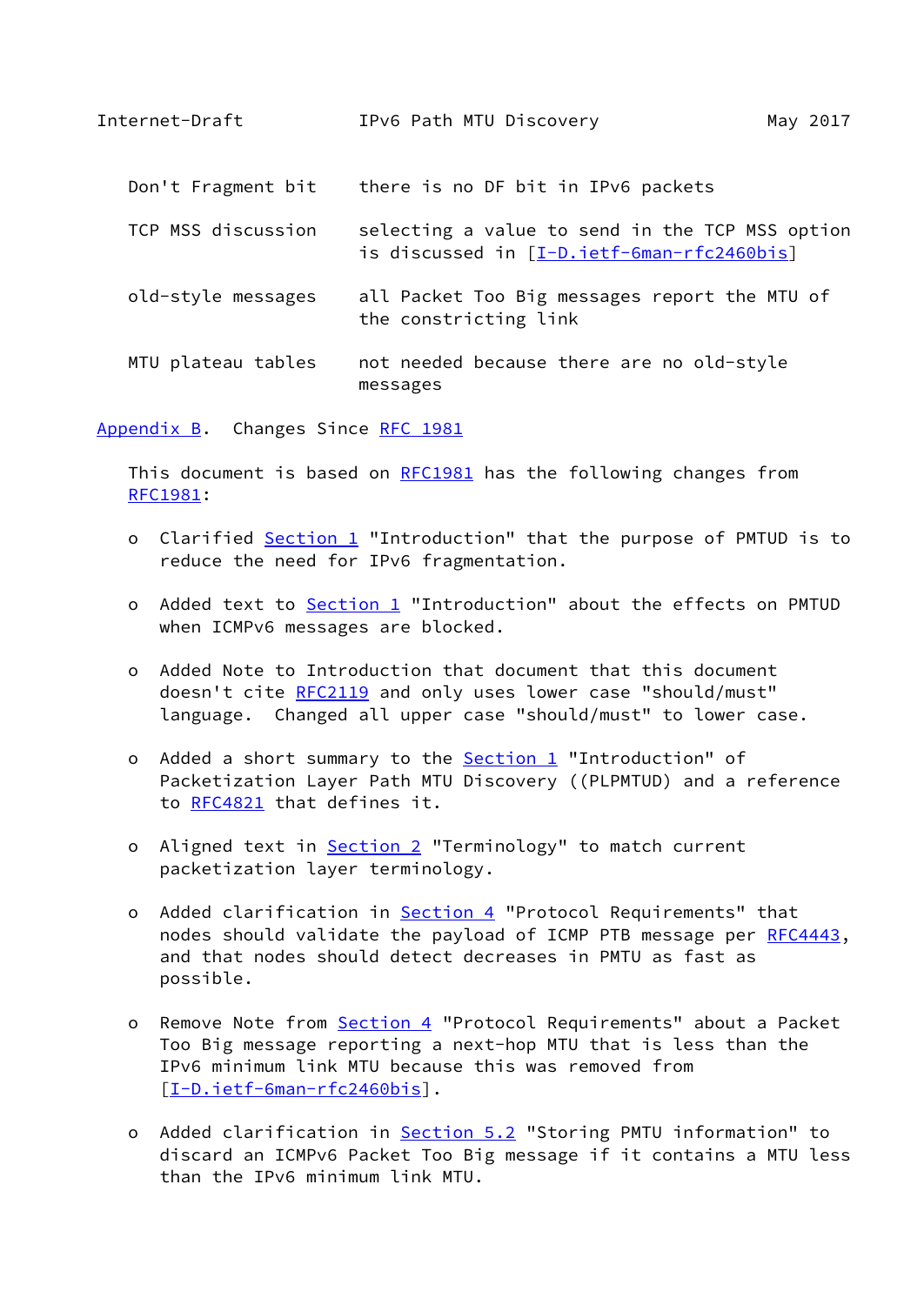<span id="page-18-1"></span>Internet-Draft IPv6 Path MTU Discovery May 2017

- o Added clarification [Section 5.2](#page-8-0) "Storing PMTU information" that nodes with multiple interface, Path MTU information should be stored for each link.
- o Removed text in [Section 5.2](#page-8-0) "Storing PMTU information" about the RH0 routing header because it was deprecated by [RFC5095](https://datatracker.ietf.org/doc/pdf/rfc5095).
- o Removed text about obsolete security classification from [Section 5.2](#page-8-0) "Storing PMTU information".
- o Changed title of **Section 5.4** to "Packetization Layer actions" and changed to text in the first paragraph to to generalize this section to cover all packetization layers, not just TCP.
- o Clarified text in **Section 5.4** "Packetization Layer actions" to use normal packetization layer retransmission methods.
- o Removed text in [Section 5.4](#page-11-0) "Packetization Layer actions" that described 4.2 BSD because it is obsolete, and removed reference to TP4.
- o Updated text in [Section 5.5](#page-12-0) "Issues for other transport protocols" about NFS including adding a current reference to NFS and removing obsolete text.
- o Added paragraph to **Section 6** "Security Considerations" about black hole connections if PTB messages are not received, and comparison to PLPMTD.
- o Updated [Section 7](#page-14-0) "Acknowledgements".
- o Editorial Changes.
- <span id="page-18-0"></span>[B.1](#page-18-0). Change History Since [RFC1981](https://datatracker.ietf.org/doc/pdf/rfc1981)

 NOTE TO RFC EDITOR: Please remove this subsection prior to RFC Publication

 This section describes change history made in each Internet Draft that went into producing this version. The numbers identify the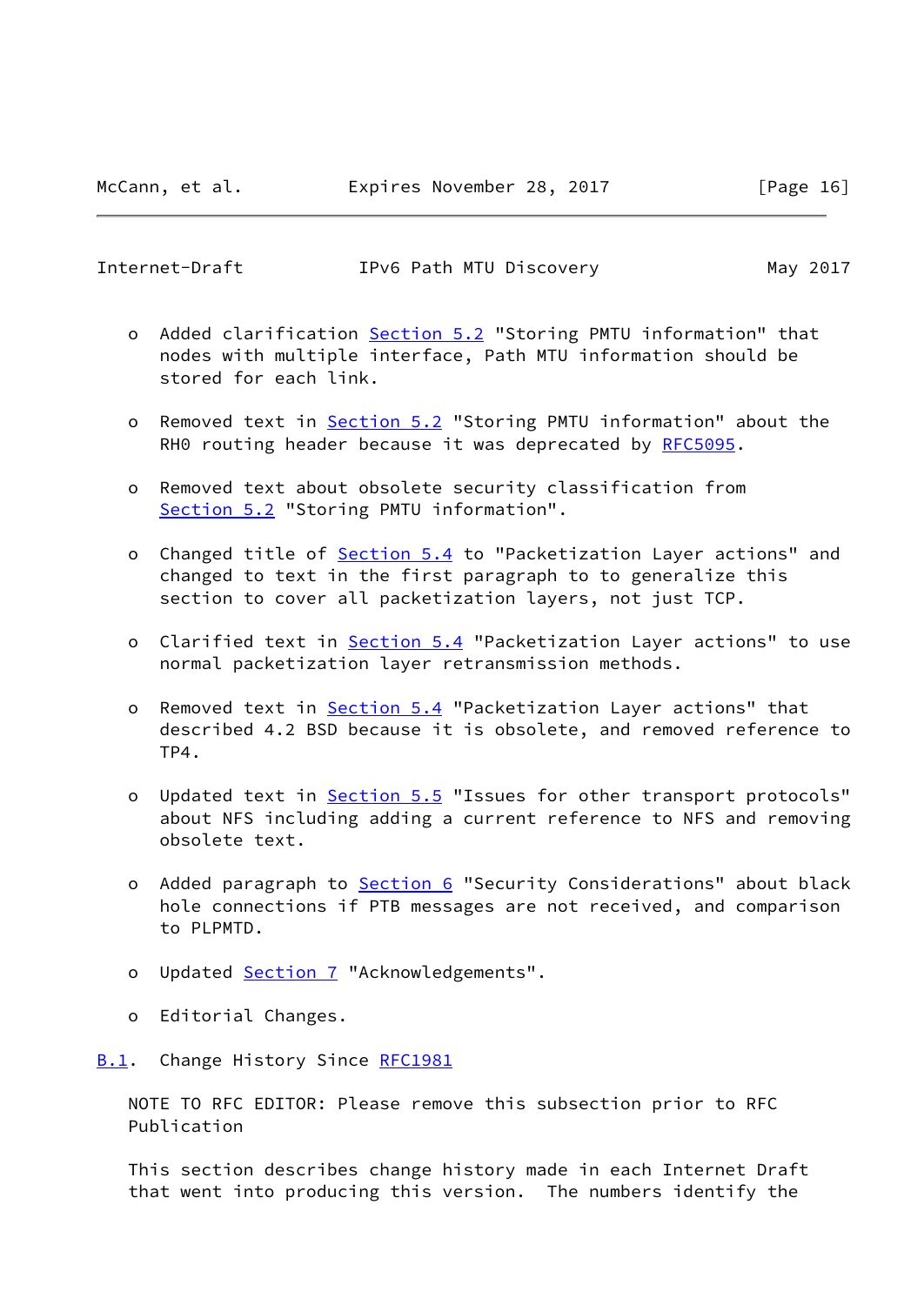Internet-Draft version in which the change was made.

Working Group Internet Drafts

| McCann, et al. | Expires November 28, 2017 | [Page 17] |
|----------------|---------------------------|-----------|
|                |                           |           |

Internet-Draft IPv6 Path MTU Discovery May 2017

- 08) Based on IESG comments, cleaned up text in **[Section 5.3](#page-10-0)**  regarding suggested action when PMTU value has not been decreased recently.
- 08) Revision of Note in [Section 5.4](#page-11-0) to make text clearer.
- 08) Updated [Section 7](#page-14-0) "Acknowledgements".
- 08) Editorial Changes.
- 07) Changes from the IESG Discuss comments from IESG reviews. The changes include:
	- o Added Note to Introduction that document that this document doesn't cite [RFC2119](https://datatracker.ietf.org/doc/pdf/rfc2119) and only uses lower case "should/must" language. Changed all upper case "should/ must" to lower case.
	- o Added references for EMTU\_S and EMTU\_R.
	- o Added clarification to **Section 4** "Protocol Requirements" that nodes should detect decreases in PMTU as fast as possible.
	- o Added clarification [Section 5.2](#page-8-0) "Storing PMTU information" that nodes with multiple interface, Path MTU information should be stored for each link.
	- o Removed text in [Section 5.2](#page-8-0) about Retransmission because it was unneeded.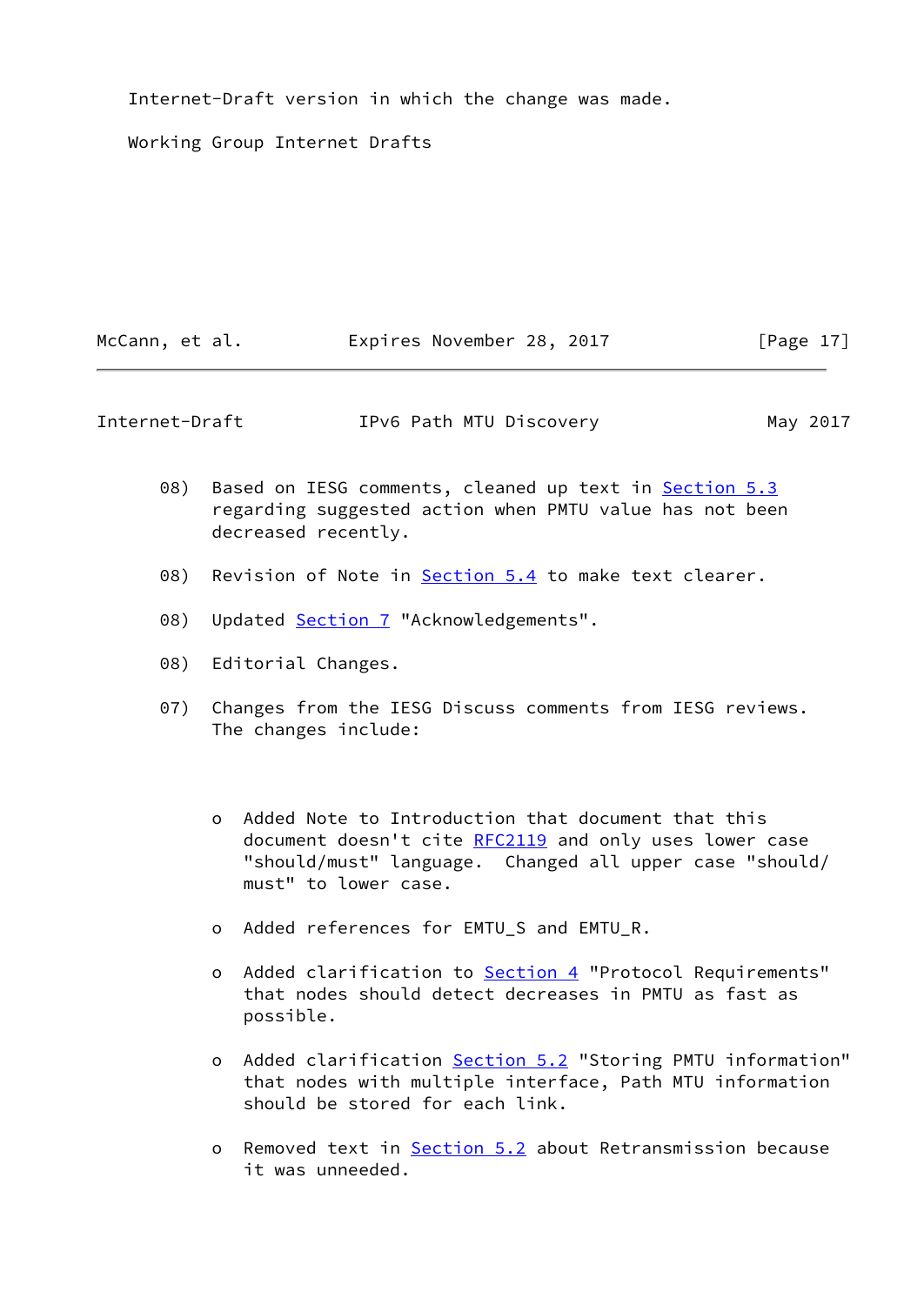- o Removed text in [Section 5.3](#page-10-0) about Retransmission because it was unneeded.
- o Rewrote text in **[Section 5.4](#page-11-0)** "Packetization Layer actions" regarding reception to make it clearer.
- o Rewrote the text at the end of [Section 5.4](#page-11-0) to remove unnecessary details and clarify not change congestion window.
- o Added references in [Section 5.5](#page-12-0) for SCTP and added DCCP (and reference) the list of examples.

| McCann, et al. | Expires November 28, 2017 | [Page 18] |
|----------------|---------------------------|-----------|
|                |                           |           |

Internet-Draft IPv6 Path MTU Discovery May 2017

- o Added paragraph to **Section 5.5** "Security Considerations" about black hole connections if PTB messages are not received, and comparison to PLPMTD.
- 07) Editorial changes.
- 06) Revised [Appendix B](#page-17-0) "Changes since [RFC1981](https://datatracker.ietf.org/doc/pdf/rfc1981)" to have a summary of changes since [RFC1981](https://datatracker.ietf.org/doc/pdf/rfc1981) and a separate subsection with a change history of each Internet Draft. This subsection will be removed when the RFC is published.
- 06) Editorial changes based on comments received after publishing the -05 draft.
- 05) Changes based on IETF last call reviews by Gorry Fairhurst, Joe Touch, Susan Hares, Stewart Bryant, Rifaat Shekh-Yusef, and Donald Eastlake. This includes includes:
	- o Clarify that the purpose of PMTUD is to reduce the need for IPv6 Fragmentation.
	- o Added text to Introduction about effects on PMTUD when ICMPv6 messages are blocked.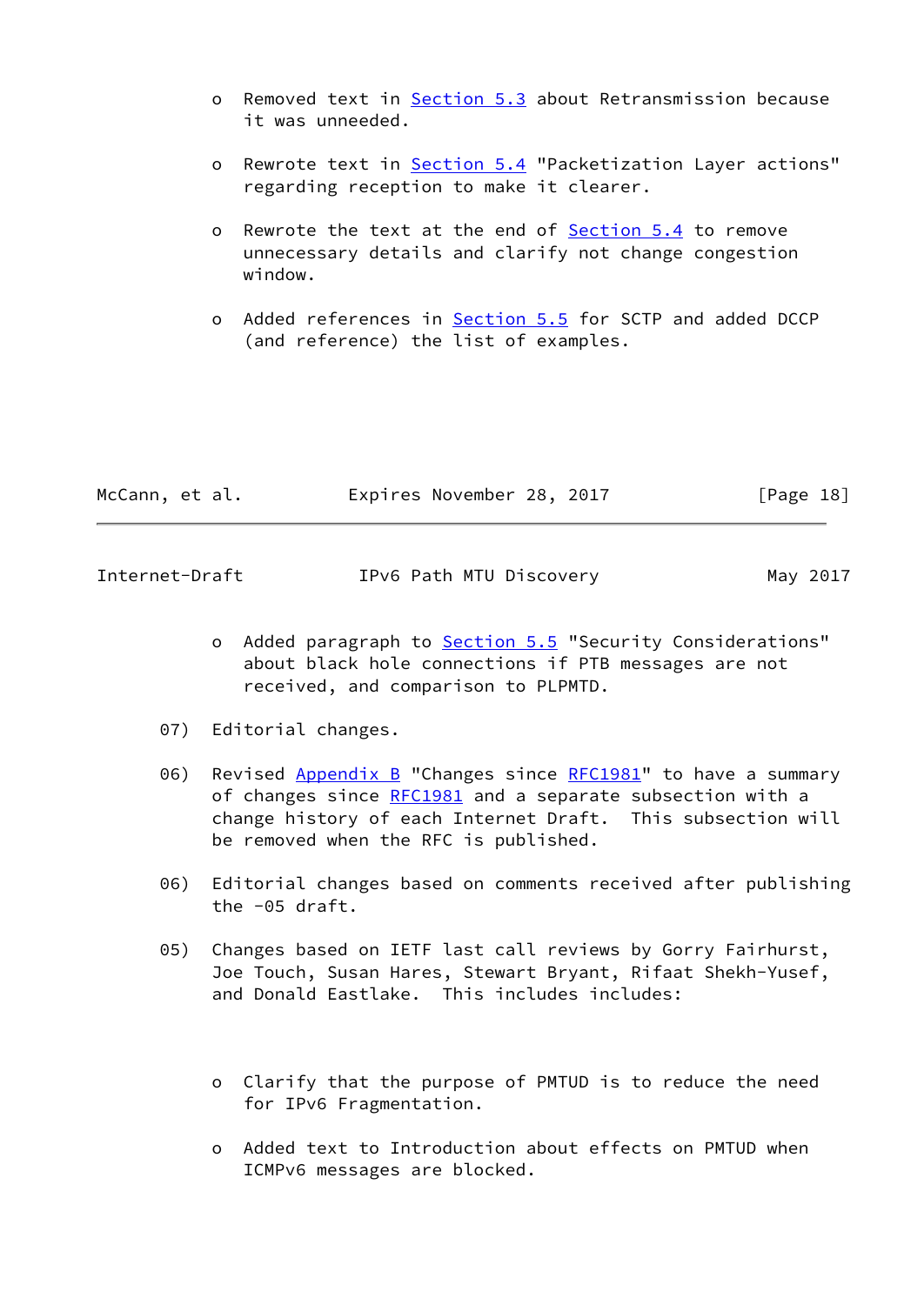- o Clarified in [Section 4](#page-5-0). that nodes should validate the payload of ICMPv6 PTB messages per [RFC4443](https://datatracker.ietf.org/doc/pdf/rfc4443).
- o Removed text in [Section 5.2](#page-8-0) about the number of paths to a destination.
- o Changed title of [Section 5.4](#page-11-0) to "Packetization layer actions".
- o Clarified first paragraph in **Section 5.4** to to cover all packetization layers, not just TCP.
- o Clarified text in **Section 5.4** to use normal retransmission methods.
- o Add clarification to Note in [Section 5.4](#page-11-0) about retransmissions.
- o Removed text in [Section 5.4](#page-11-0) that described 4.2BSD as it is now obsolete.
- o Removed reference to TP4 in [Section 5.5](#page-12-0).

| McCann, et al. | Expires November 28, 2017 |  | [Page 19] |
|----------------|---------------------------|--|-----------|
|----------------|---------------------------|--|-----------|

Internet-Draft IPv6 Path MTU Discovery May 2017

- o Updated text in [Section 5.5](#page-12-0) about NFS including adding a current reference to NFS and removing obsolete text.
- o Revised text in [Section 6](#page-13-1) to clarify first attack response.
- o Added new text in [Section 6](#page-13-1) to clarify the effect of ICMPv6 filtering on PMTUD.
- o Aligned terminology for the packetization layer terminology.
- o Editorial changes.
- 04) Changes based on AD Evaluation including removing details about  $RFC4821$  algorithm in [Section 1,](#page-1-0) remove text about decrementing hop limit from **Section 3**, and removed text about obsolete security classifications from **[Section 5.2](#page-8-0).**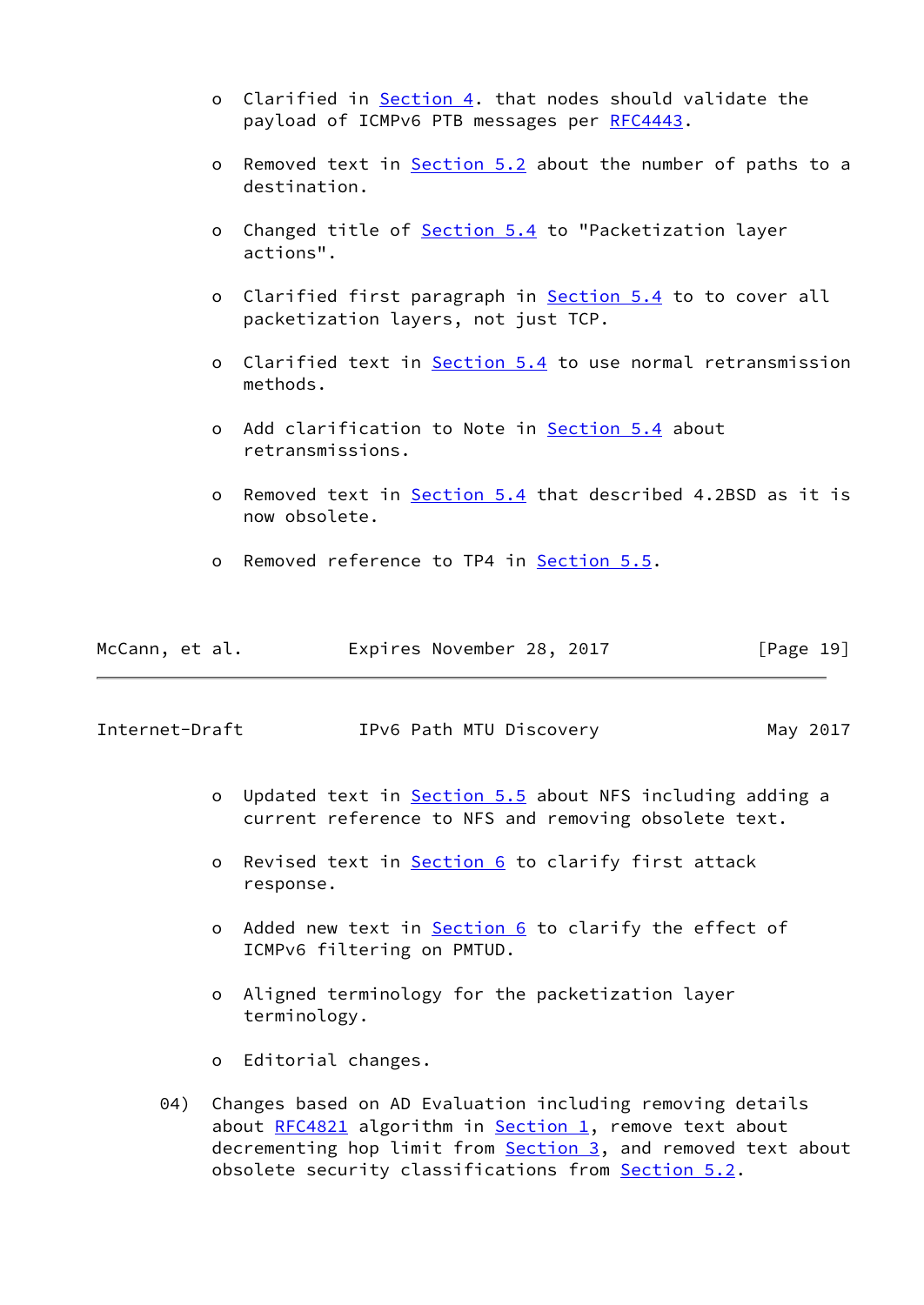- 04) Editorial changes and clarification in [Section 5.2](#page-8-0) based on IP Directorate review by Donald Eastlake
- 03) Remove text in **[Section 5.3](#page-10-0)** regarding RH0 since it was deprecated by [RFC5095](https://datatracker.ietf.org/doc/pdf/rfc5095)
- 02) Clarified in [Section 3](#page-4-0) that ICMPv6 Packet Too Big should be sent even if the node doesn't decrement the hop limit
- 01) Revised the text about PLPMTUD to use the word "path".
- 01) Editorial changes.
- 00) Added text to discard an ICMPv6 Packet Too Big message containing an MTU less than the IPv6 minimum link MTU.
- 00) Revision of text regarding [RFC4821](https://datatracker.ietf.org/doc/pdf/rfc4821).
- 00) Added R. Hinden as Editor to facilitate ID submission.
- 00) Editorial changes.

Individual Internet Drafts

 01) Remove Note about a Packet Too Big message reporting a next hop MTU that is less than the IPv6 minimum link MTU. This was removed from [\[I-D.ietf-6man-rfc2460bis](#page-15-3)].

McCann, et al. **Expires November 28, 2017** [Page 20]

<span id="page-22-0"></span>Internet-Draft TPv6 Path MTU Discovery May 2017

- 01) Include a link to [RFC4821](https://datatracker.ietf.org/doc/pdf/rfc4821) along with a short summary of what it does.
- 01) Assigned references to informative and normative.
- 01) Editorial changes.
- 00) Establish a baseline from [RFC1981](https://datatracker.ietf.org/doc/pdf/rfc1981). The only intended changes are formatting (XML is slightly different from .nroff), differences between an RFC and Internet Draft, fixing a few ID Nits, updating references, and updates to the authors information. There should not be any content changes to the